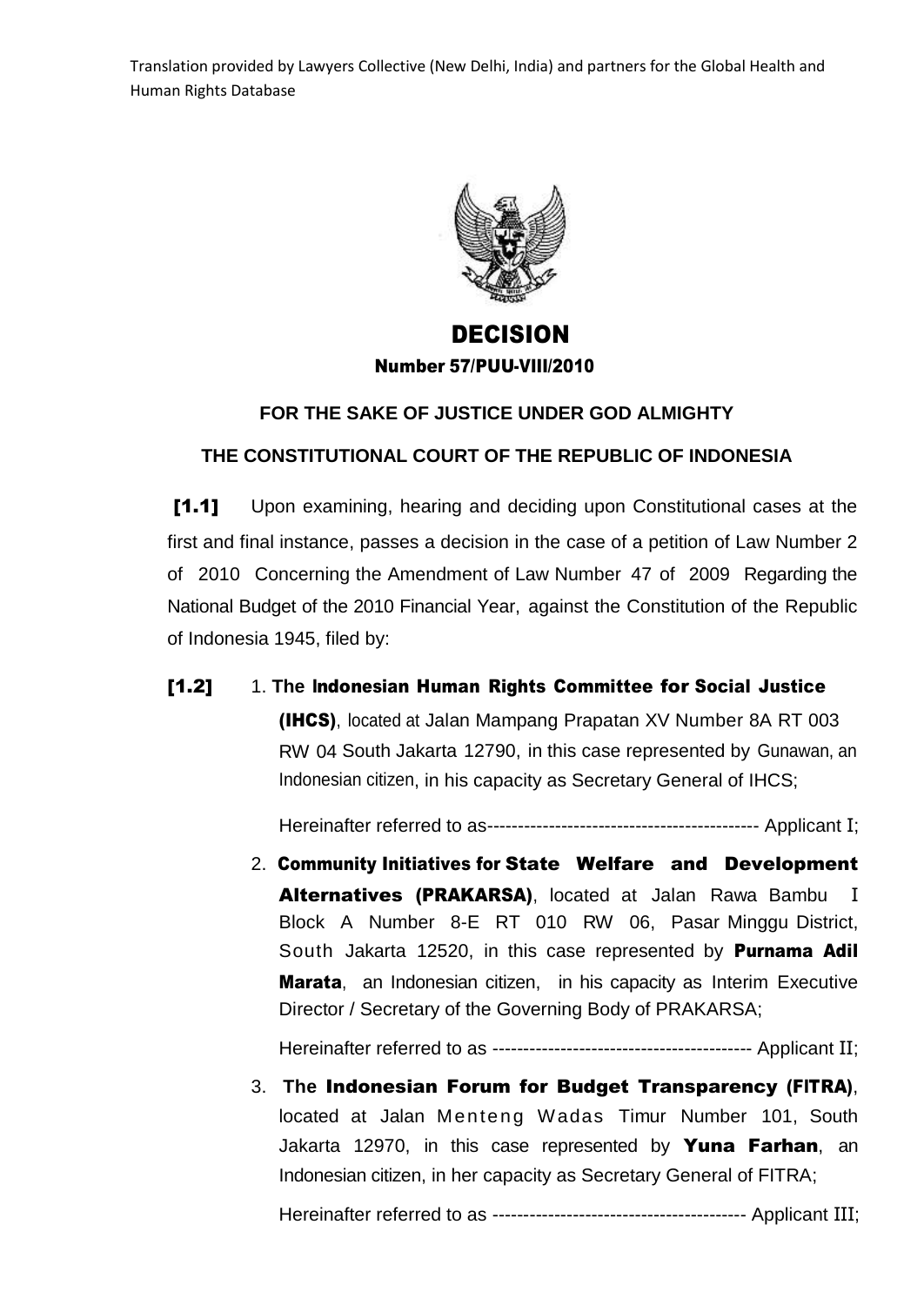4. The Initiative Association, located at Bojong Asih, RT 006 RW 004, Babakan Tarogong Village, Bojongloa Kaler District, Bandung, in this case represented by **Dohny Setiawan**, an Indonesian citizen, in his capacity as Chairman of the Initiative Association;

Hereinafter referred to as ----------------------------- Applicant IV;

5. The Pesantren and Community Development Association (P3M), located at Jalan Cililitan Kecil III Number 12 Kramatjati, East Jakarta, in this case represented by **Abdul Wahid**, an Indonesian citizen, in his capacity as Secretary of P3M;

Hereinafter referred to as ------------------------------- Applicant V;

6. The Women's Association of Small Business (ASPPUK), located at Plot PTB-DKI, Jalan Ruyung Block A-19 Number 29 Pondok Kelapa, East Jakarta 13450, in this case represented by **Ramadhaniati**, an Indonesian citizen, in her capacity as National Executive Secretary of ASPPUK;

Hereinafter referred to as ------------------------------ Applicant VI;

By virtue of a Special Power of Attorney, dated August 16, 2010, power is granted to: 1) Ecoline Situmorang, S.H.; 2) Janses E. Sihaloho, S.H; 3) Muhammad Zaimul Umam, S.H, M.H.; 4) M. Taufiqul Mujib, S.H.; 5) Henry David Oliver Sitorus, S.H.; 6) Ridwan Darmawan, S.H.; 7) Riando Tambunan, S.H.; 8) Anton Febrianto, S.H.; 9) B.P. Beni Dikty Sinaga, S.H.; 10) Priadi S.H.; and 11) Ah. Maftuchan, S.Hi.; all of whom are advocates and members of **the Advocacy Team of the 2010 APBNP Law,** having its address at Jalan Mampang Prapatan XV Number 8A RT 03 RW 04, Tegal Parang Village, South Jakarta; either together or individually to act for and on behalf of the endorser;

Hereinafter referred to as ------------------------------------------ The Plaintiffs

[1.4] Having read the plea of the Plaintiffs;

Having heard the testimonies of the Plaintiffs;

Having examined the evidence of the Plaintiffs;

### 2. Facts of the Case

[2.1] The Plaintiffs, in their petition dated 10 February, 2010, were registered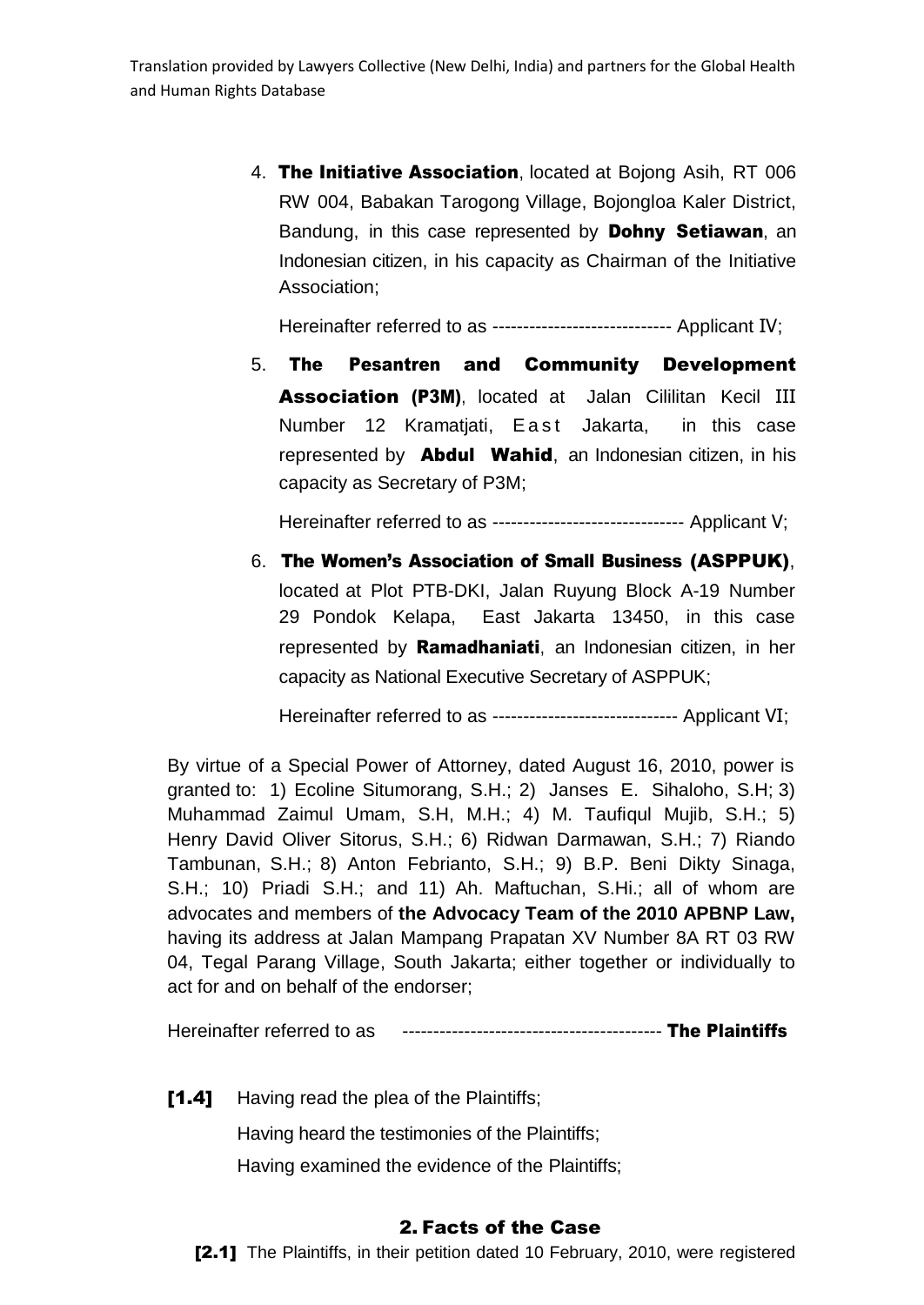by the Registrar's Office of the Constitutional Court (hereinafter referred to as the Court Registrar) on February 16, 2010 under the Deed of Acceptance of Petition File No. 26/PAN.MK/2010, and registered with petition Number 12/PUU- VIII/2010 on March 1, 2010, which was amended and received by the Court Registry on 29 March 2010, and outlines the following matters:

[2.1] The Plaintiffs filed a petition on August 16, 2010, which was subsequently accepted and registered by the Registrar of the Constitutional Court (hereinafter the Court) on Monday, August 16, 2010 at 13:00 pm, under the Deed of Acceptance File Number 482/PAN.MK/2010 and Deed of Registration Number 483/PAN.MK/2010, and registered with petition Number 57/PUU-VIII/2010 on Wednesday, 29 September 2010 at 13:00 pm. This was amended and received by the Court Registry on October 27, 2010. The case outlined the following matters:

### A. Preliminary Issues

The 1945 Constitution provides a message that the welfare of poor and neglected children is to be borne by the state, and the state guarantees the fulfillment of human rights including the right to a decent life, health, social security, and so forth. One of the country's main purposes is to improve the welfare of the citizens;

One of the instruments which can overcome these problems is the National Budget (at state level) and the Revenue and Expenditure Budget (at the provincial and regency/city level). But, at least 10 years after reforms, the budget has not favoured the broader citizenry, and particularly the poor. Budget spending priorities have not been earmarked for the alleviation of poverty, the empowerment of poor citizens, or broader access for the poor population to rid themselves of the burden of poverty;

In the 2010 National Budget, for example, the poor are not reflected as being the subjects of development. In the statutory rules, the two key actors to the determination of planning the National Budget are the Government and the Parliament. Both of these large institutions are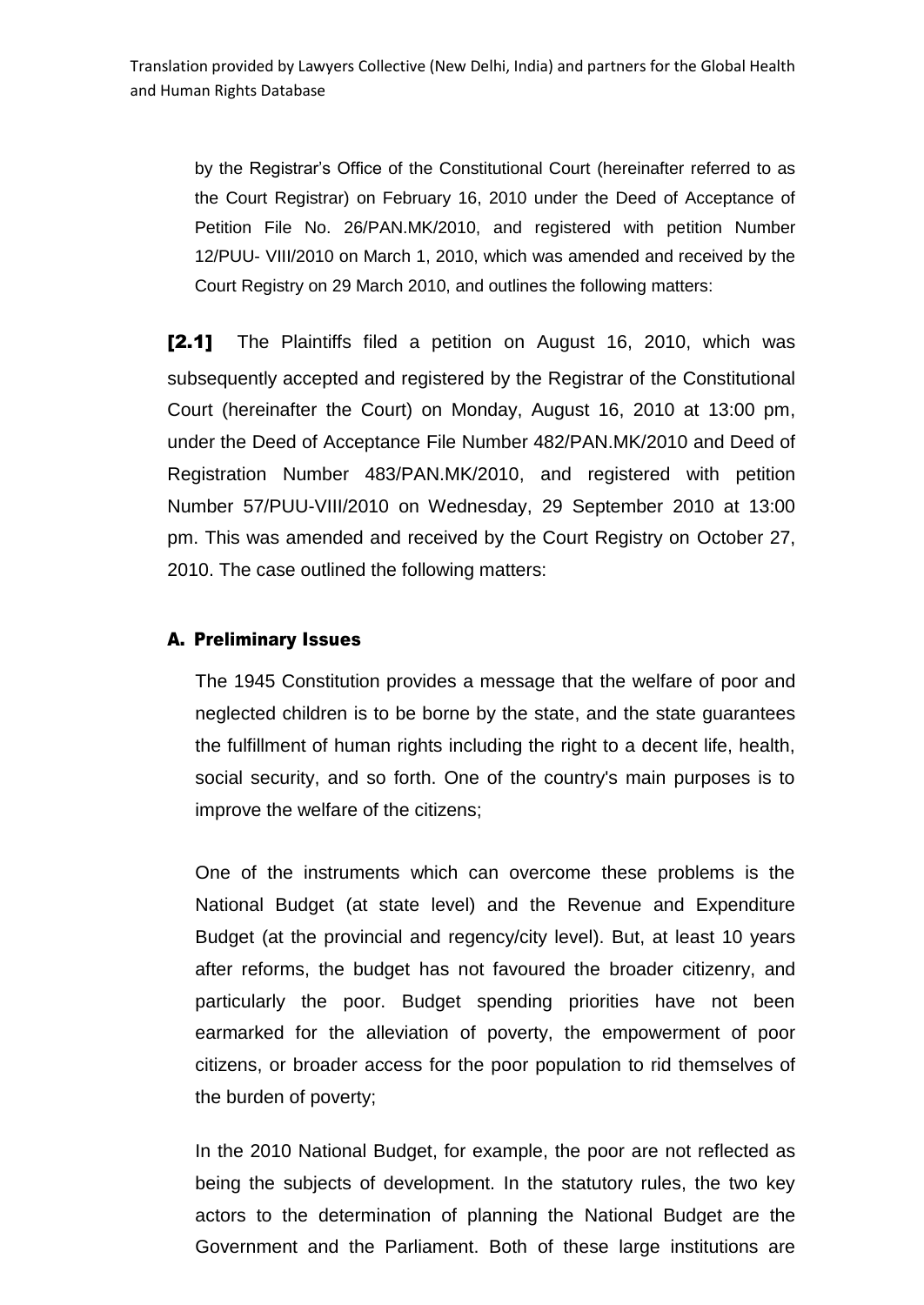expected to carry the mandate to strive for the National Budget to be favourable to lower-class dissidents, or 'pro-poor'. The Government is the drafter of the National Budget and manages its practical implementation. Such management encompasses what the design of the budget should be, and ensuring that it should address the real needs of society and organized by a mechanism that ensures that its implementation is not distorted. Parliament decides whether or not the National Budget is received and then the House of Representatives are expected to be more rigorous and critical to ensure the priority of activities and the numbers allocated are close to the interests of the poor. In referring to the functions of Parliament, especially the Budget Committee, there are several hypotheses as to why the 'noble defence' of the poor has not been maximized. Firstly, while the Parliament's mission is to work hard its support system is inadequate. Secondly, there has been no cooperation between the House of Representative and the institutions of civil society in budget discussions. If civil society were to be more involved, perhaps it could provide a temporary alternative of support and an alternative to the members of the Council, particularly those in the Commission and the Budget Committee. Third, the integration of features supporting the poor is still new to the preparation of the National Budget;

While the 1945 Constitution clearly states that the poor are subjects of the National Budget, they have so far been neglected in Law Number 2 of 2010. This issue involves the lack of accommodation within the budget for social security, health, and inequality in terms of the balance between the local and national budgets. In addition to this, the process of drafting the Law has itself been defective. The 1945 Constitution guarantees every person the right to live in prosperity and spirituality, the right to have a place to live, the right to live in a good and healthy environment and the right to receive medical care. The 1945 Constitution also guarantees every person the right to develop oneself fully as a dignified human being, including ensuring that the poor citizenry as well as neglected children are cared for by the State;

Law Number 2 of 2010 is contrary to Article 22A of the 1945 Constitution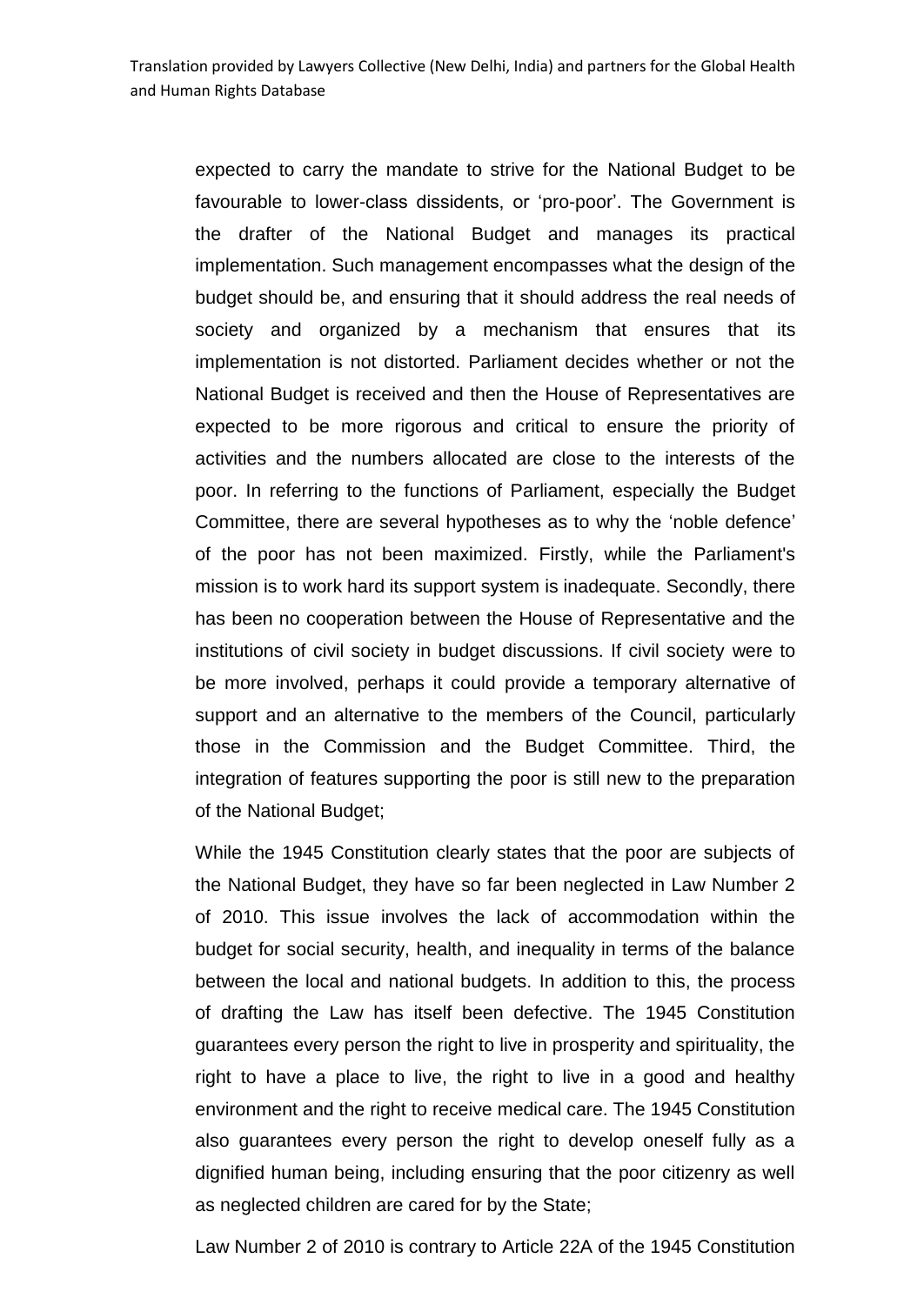which states that, "Further provisions regarding the procedures to establish laws shall be regulated by law". Also, the formal process or norm in Law Number 2 of 2010 appears to be inconsistent with several other policies relating to the economy and budget. In short, Law Number 2 of 2010 is convincingly proved to be contrary to the mandate of the Constitution which states that the entire national economic system shall be used for the maximum benefit of the people;

### B. Authority of the Constitutional Court

The right to trial in the opinion of Dr. Sri Soemantri in her book "The Right to Judicial Review in Indonesia (1997)" is divided into two types, namely the right to formal judicial review and the right to material judicial review. The right to formal judicial review is "the authority to assess whether a legislative product, for example legislation, is manifested in ways (procedural) as specified/ stipulated in laws and regulations (whether applicable or not)" (page 6). Furthermore, Sri Soemantri interprets the right to material judicial review as being "the authority to investigate and then assess whether legislation is in accordance with regulations or contrary to a higher degree, as well as whether a particular authority (verordenende Macht) is entitled to regulation" (page 11);

The right to judicial review, both formal and material, is recognized in the legal system of Indonesia, as contained in the Constitution, which has been amended four times, namely in Article 24(2) of the 1945 Constitution which states, "The judicial power shall be implemented by a Supreme Court and judicial bodies underneath it in the form of public courts, religious affairs courts, military tribunals, and state administrative courts, and by a Constitutional Court". Regulation of the authority to conduct judicial review against the Constitution are contained in Article 24C of the 1945 Constitution and Article 10(1)(a) of Law Number 24 of 2003 Concerning the Constitutional Court, which reads, "*The Constitutional Court has the authority to hear at the first and final instance, whereby its decision shall be final, to test laws against the Constitution, rule on disputes of authority of state institutions whose*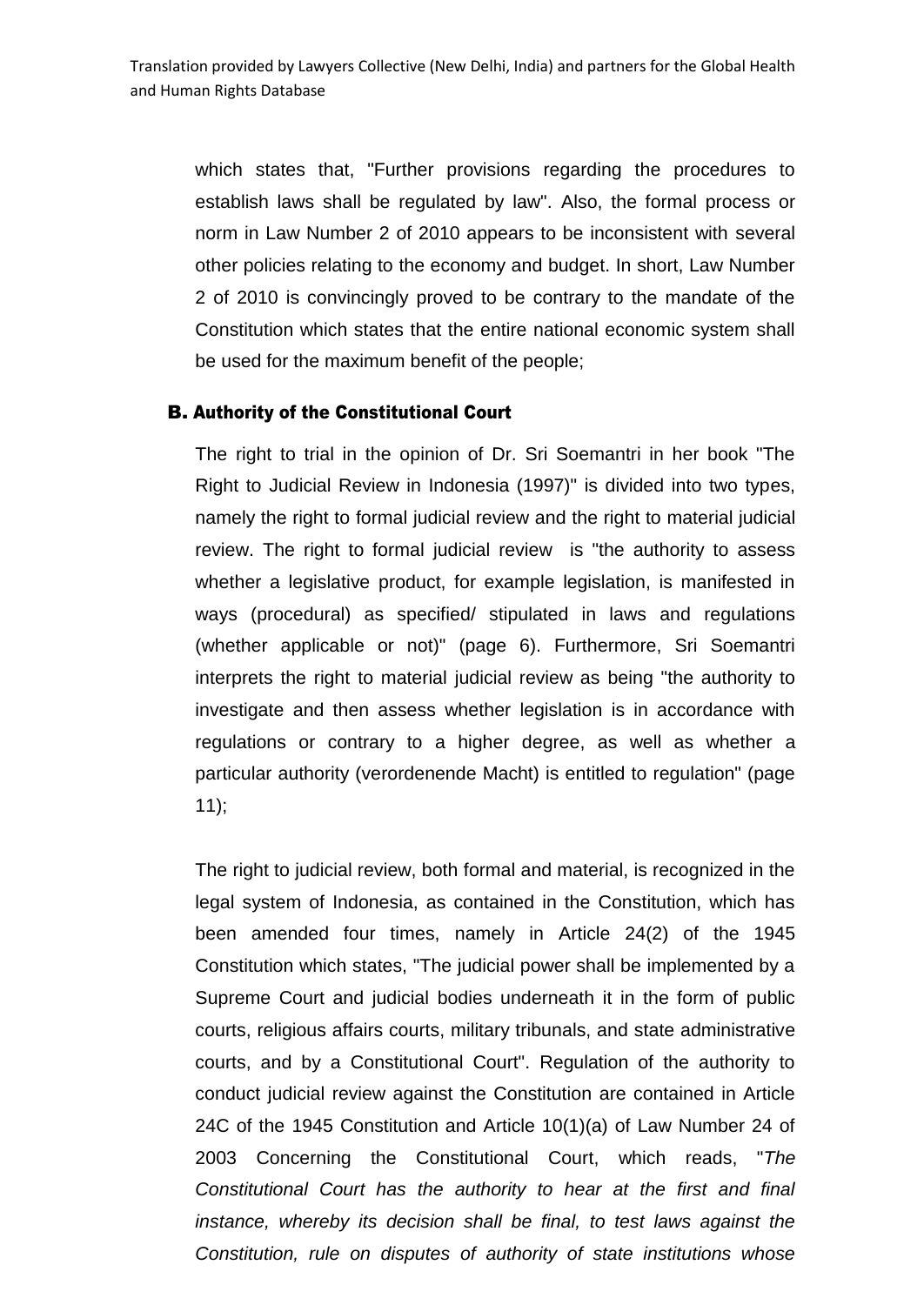*authorities are granted by the Constitution, decide upon the dissolution of political parties, and decide upon disputes concerning the results of a general election*";

Furthermore, Article 10(1)(a) of the Law Concerning the Constitutional Court declares the Constitutional Court the authority to adjudicate at the first and final instance, the decision of which is final; and to test the Law against the Constitution of the Republic of Indonesia 1945;

Article 1(3) of the Law on the Constitutional Court, states that "*A petition is a request made in writing to the Constitutional Court regarding the review of the law against the Constitution of the Republic of Indonesia 1945*";

In addition, Article 7 of Law Number 10 of 2004 Concerning the Regulation of the Formation of Legislation regulates the hierarchy of the position of the 1945 Constitution, which is of a higher position than that of ordinary laws. Therefore, any provision of an ordinary law must not conflict with the Constitution of the Republic of Indonesia 1945. If there are provisions in ordinary laws which are contrary to the provisions of the 1945 Constitution, then the provisions of the ordinary law can be reviewed through the review mechanism of the Law Concerning the Constitutional Court;

Based on the provisions of the Article it is clear that the Constitutional Court has the authority to perform judicial review, both materially and formally, that is, to review a law against the Constitution of the Republic of Indonesia 1945;

### C. Constitutional Rights of the Plaintiffs

Pursuant to Article 51(1) of the Law of the Constitutional Court and its Explanation, those who may file a petition against the Constitution of 1945 are those who consider their rights and/or authorities granted by the 1945 Constitution to be impaired by the enactment of a law, namely:

> *Individual Indonesian citizens; customary law communities which are still alive and living in accordance with the development and principles of*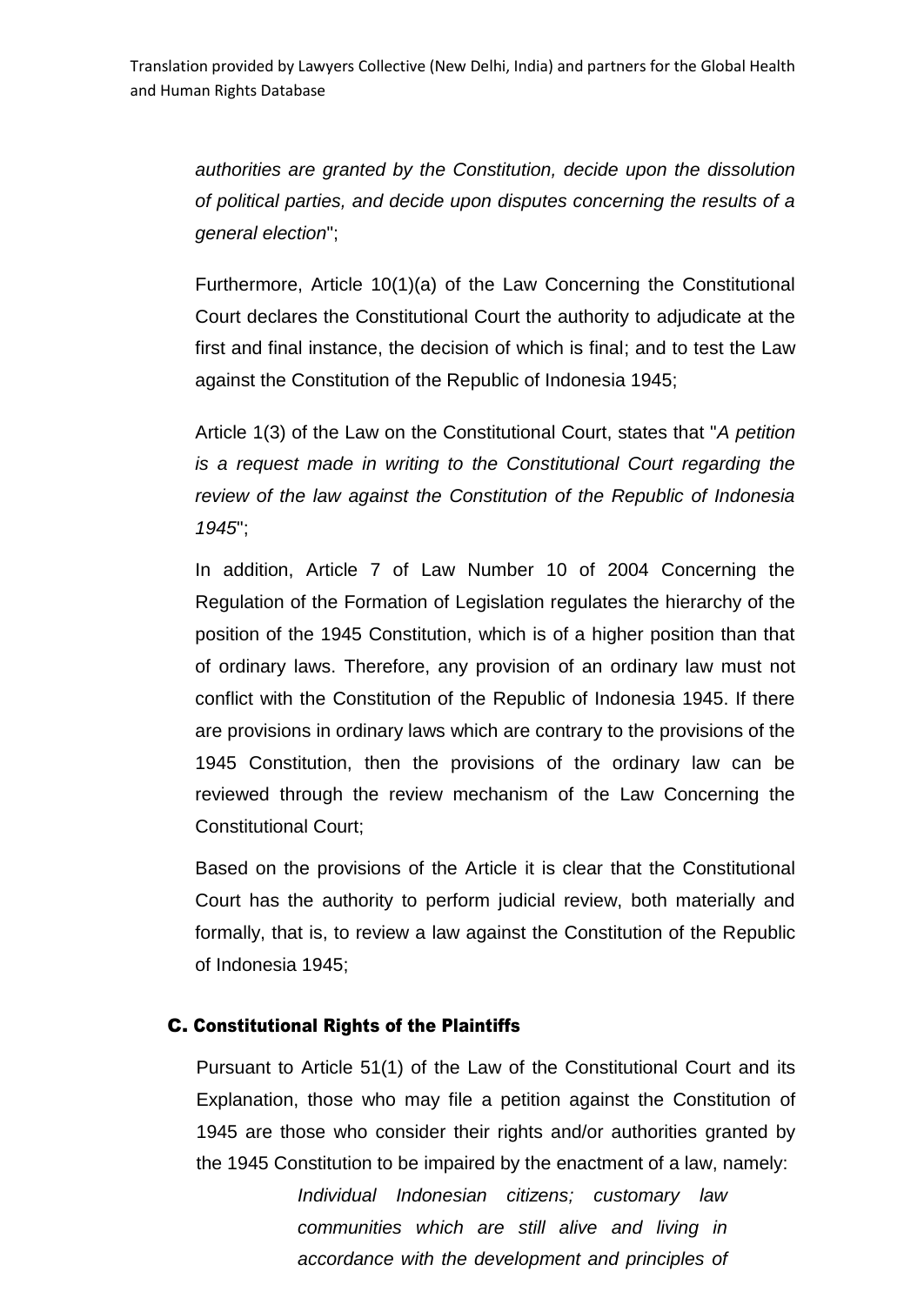*the Unitary Republic of Indonesia as regulated by law; public or private legal entities; or state institutions;*

The Explanation provision of Article 51(1) of the Law Concerning the Constitutional Court states that what is meant by "constitutional rights" are rights provided for in the Constitution of the Republic of Indonesia 1945;

The constitutional rights as embodied in the 1945 Constitution, among other things, includes the right to obtain legal certainty and the right to work as stipulated in Article 27(1) and (2) and Article 28D(1) and (2) of the 1945 Constitution;

Based on the above provisions, there are two requirements that must be met to examine whether the plaintiff has legal standing in a petition for judicial review of the law. The first requirement is the qualification to act as a Plaintiff as stipulated in Article 51(1) of the Law Concerning the Constitutional Court. The second requirement is that there must be harm to the Plaintiff arising as a result of the law (see Constitutional Court Decision Number 133/PUU-VII/2009);

The Plaintiffs here are private entities engaged, interested, and established on the basis of concern as to the provision of protection, social justice, law and human rights, which have legal status and have been established by notarial deed;

Even so, not all organizations can or could represent the general public interest; but the only organizations which have met the requirements stipulated by various Laws and jurisprudence, are namely:

> *"Legal entities, with Articles of Association which expressly mention the established goals of the organization; and routinely engage in activities which are mandated by the Articles of Association".*

The Plaintiffs in this case consist of various non-governmental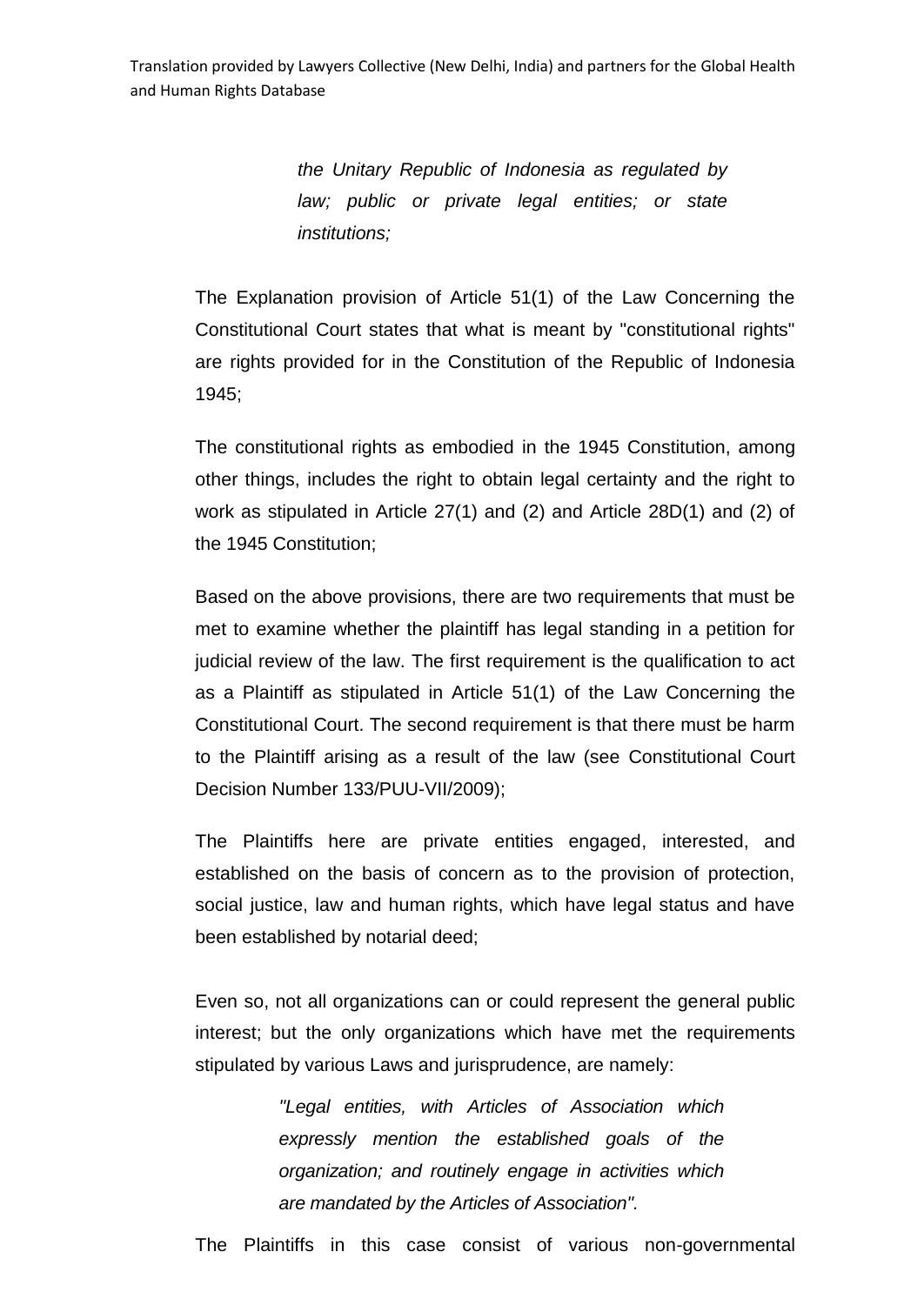organizations (private entities) known to have been fighting for human rights, as well as to struggle for a prosperous and just life for society, nation and state; especially in the area of the national budget, where it is reflected in the Articles of Association and daily activities of the Plaintiffs;

The Plaintiffs have obtained legal status as legal entities, as stated in the Deed. They are as follows:

## 1. The Indonesian Human Rights Committee for Social Justice (IHCS), as Applicant I

Applicant I has been harmed based on the Notarial, Ny. Nurul Muslimah Kurniati, SH, by Deed Number 16 dated February 16, 2008;

In Article 7 of the Deed, Petitioner I mentioned that the purpose of this organization was:

The organization is tasked to fight for a world order which is peaceful, just, and prosperous; Removing global injustice caused by the state and capital, a world free from poverty, hunger, war and slavery, and freedom from neo-colonialism and imperialism; At the national level is the creation of a democratic state that respects, complies with, and protects the human rights and social justice of its citizens. This organization serves to promote and defend human rights and social justice.

Furthermore, it is stated in Article 9 that the function of this Organization is:

> To defend the victims of human rights violations through litigation and advocacy; To facilitate the victims of human rights violations to become human rights activists themselves; To advocate for public policy to create a state system which is democratic, and which respect, fulfills and protects human rights; To initiate the fulfillment of human rights, social justice, economic system reform, politics, law and security, armed violence and conflict resolution; (**Exhibit P-1**);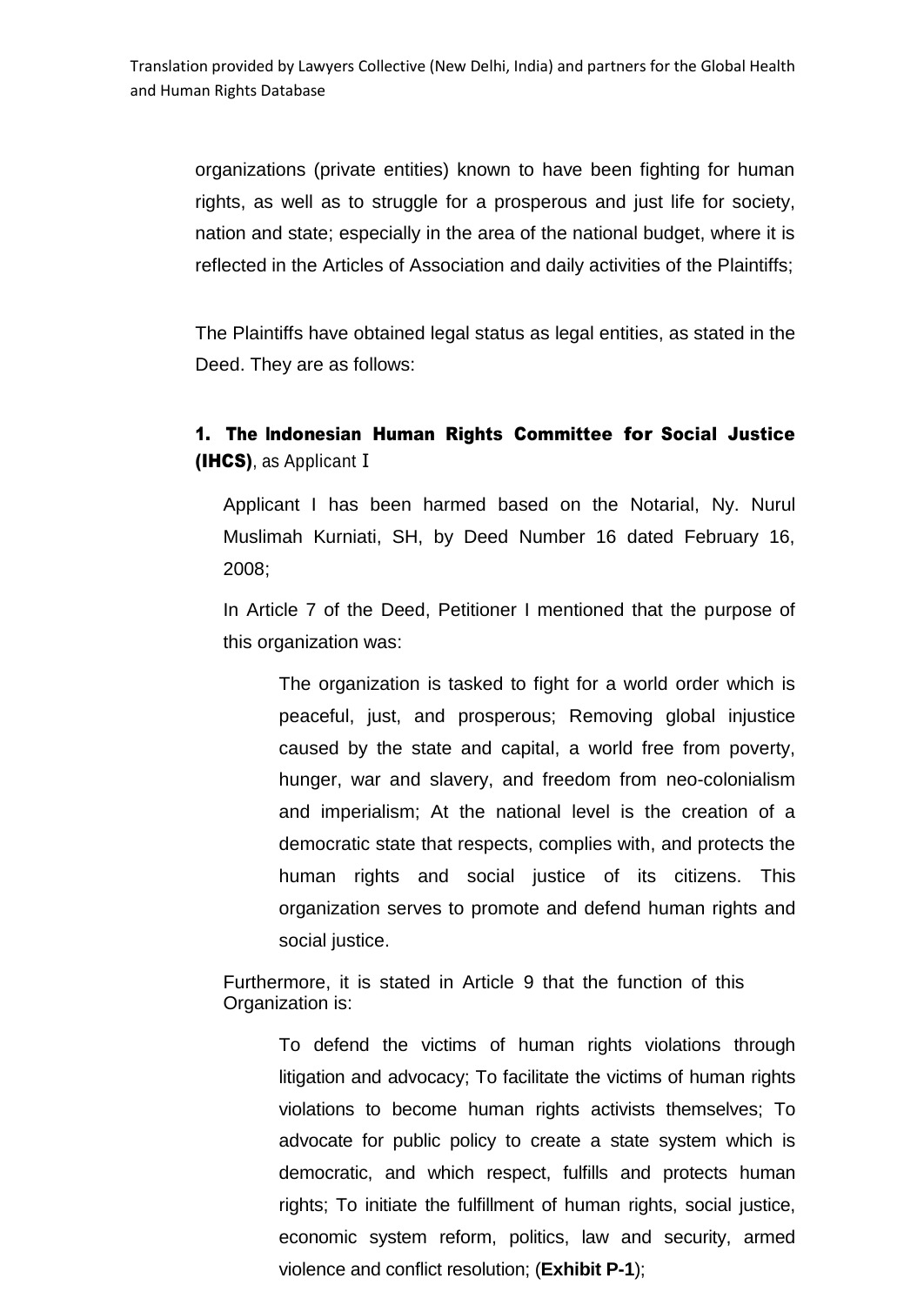> The existence of Law No. 2 of 2010 Concerning the Amendment to Law No. 47 of 2009 Regarding the National Budget for the 2010 Financial Year will perpetuate injustice and violations of human rights protected by law as a result of setting a National Budget which is unfair as well as unfavorable to the interests of the citizens of Indonesia. To this extent the objectives of the organization of Applicant I will be inhibited;

> With the enactment of Law No. 2 of 2010 Concerning the Amendment to Law No. 47 of 2009 Regarding the National Budget for the 2010 Financial Year, Applicant I would have difficulty in realizing its goals of advocacy in the field of realization of social justice for the citizens of Indonesia;

## 2. Community Initiatives for State Welfare and Development Alternatives (PRAKARSA), as Applicant II

Applicant II has been harmed based on the Notarial, Nurul Larasati, SH, by Deed Number 3 dated August 31, 2004 and Deed Number 2 dated March 7, 2005;

In Article 3(2) of the Deed of Applicant II, it states that the purpose of the establishment of this organization is:

*"The ultimate goal of PRAKARSA is to participate as well as build and realize an Indonesian community which is democratic, just, and prosperous through research and training as well as through increased leadership, ideas and aiding in the solving of problems of nongovernmental organizations, for the benefit of government and society"* (Exhibit P-2);

The functions and the efforts of PRAKARSA as referred to in Article 4 of the Deed, are:

- a. As a support system for the creation of ideas and innovation among non-governmental organizations and Indonesian social movements;
- b. To support non-governmental organizations and Indonesian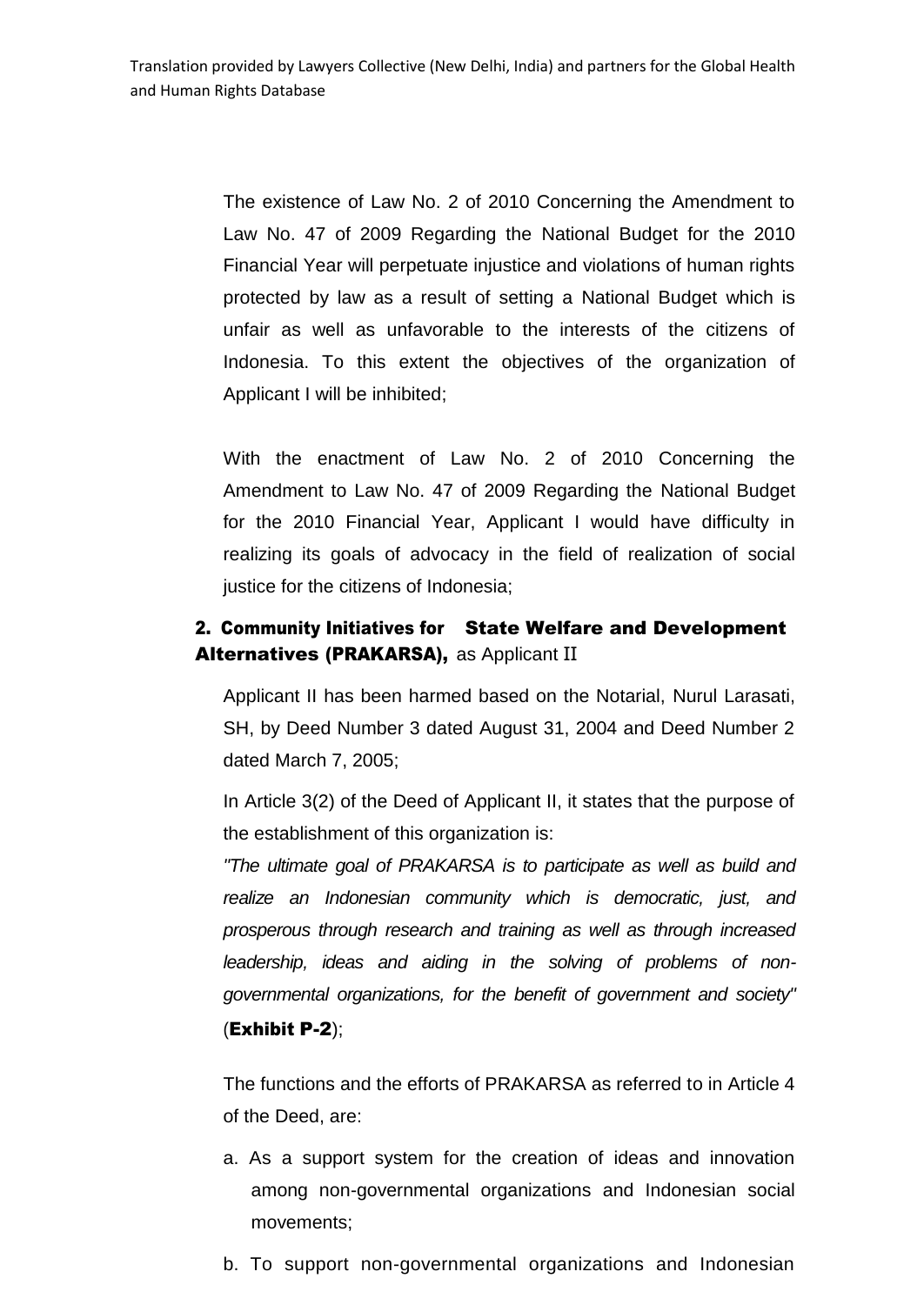citizen groups in obtaining social science training and skills, and encouraging them to think about experiences and good practices in innovation, as well as to formulate ideas regarding social change within Indonesia and overseas;

- c. To conduct research and training aimed at improving the capacity, expertise and advanced skills to the leadership and staff of NGOs in the field of policy and management;
- d. To prepare research results that is relevant to the efforts and the work of non governmental organizations;
- e. To provide networks of researchers from universities within Indonesia and abroad which are relevant to the research and action programs of non-governmental organizations;

Based on the aims of PRAKARSA, Applicant II has placed importance on advancing an application for judicial review, arguing that the Law No. 2 of 2010 Concerning the Amendment to Law No. 47 of 2009 Regarding the National Budget for the 2010 Financial Year is a form of state regulation which has failed to be favourable for the people. Hence, there is the potential to hinder the main purpose of PRAKARSA in participating in and building, as well as realizing, an Indonesian community which is democratic, just, and prosperous;

## 3. The Indonesian Forum for Budget Transparency (FITRA), as Applicant III

Applicant III has been harmed based on the Notarial, Henry Siregar, SH, by Deed Number 6 dated 20 September 2006;

The purpose of the establishment of the Indonesian Forum for Budget Transparency is stated in the Preamble to the Statute, which is:

*"To ensure that a pro-community political budget is aligned with the principles of accountability and participation, and ensure that transparency is their first priority. On that basis, the Indonesian Forum for Budget Transparency (FITRA) was established in order to demand the fulfillment and involvement of the rights of the people in the entire*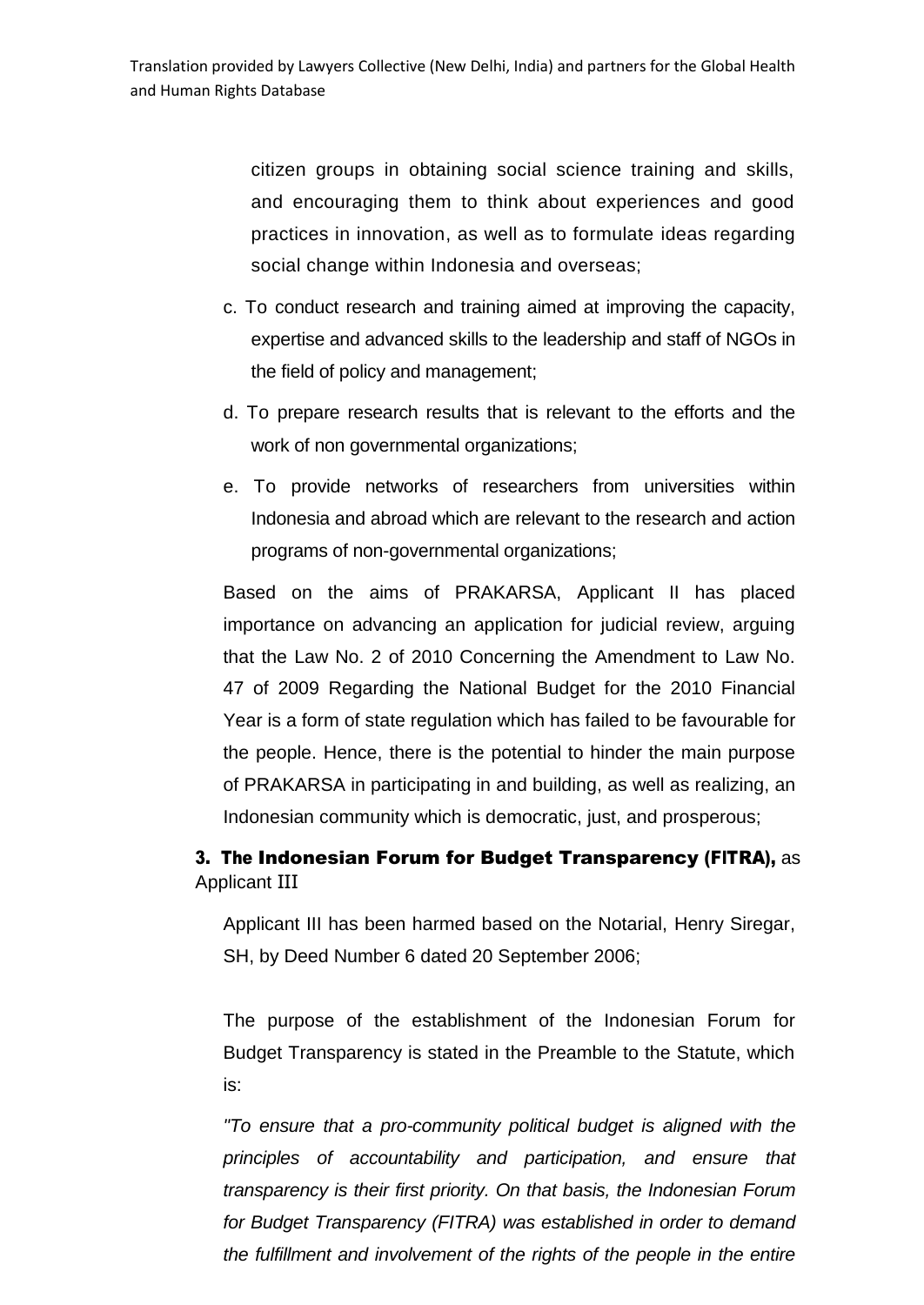*budgeting process, beginning from its preparation, discussion and evaluation, to its implementation. FITRA, together with the community, aims to build the transparency movement so that the creation of the national budget meets people's welfare and justice. FITRA's struggle over the national budget is devoted to the fulfillment of economic, social, cultural and political rights."* (Exhibit P-3);

In Article 2 of FITRA's Constitution, it further states that the vision of FITRA is the "realization of popular sovereignty against the budget";

In Article 3 of FITRA's Constitution it also mentions that to make this happen FITRA's mission is:

1. To promote transparency and accountability in the planning, implementation and control of the national budget;

2. Fight for a national budget which is based and oriented to the needs of the people;

3. To become a reference for the discourse and budget transparency movement, both in and for Indonesia;

The nature and objectives of the establishment of FITRA as mentioned in Article 4 of its Constitution are:

(1) The nature of FITRA as an organization is inclusive, procommunity, gender sensitive, and independent;

(2) FITRA aims to realize social transformation towards a democratic order for the realization of popular sovereignty in the management of the sources of people's lives through advocacy of public budget transparency;

To achieve its vision, mission, nature as well as purpose, Article 5 of the Constitution of FITRA clarifies the strategy and activities of FITRA which include:

(1) FITRA's mandate concerns advocacy of the National Budget;

(2) FITRA activities include:

- a. Community organizing;
- b. Education;
- c. Campaigns;
- d. Research;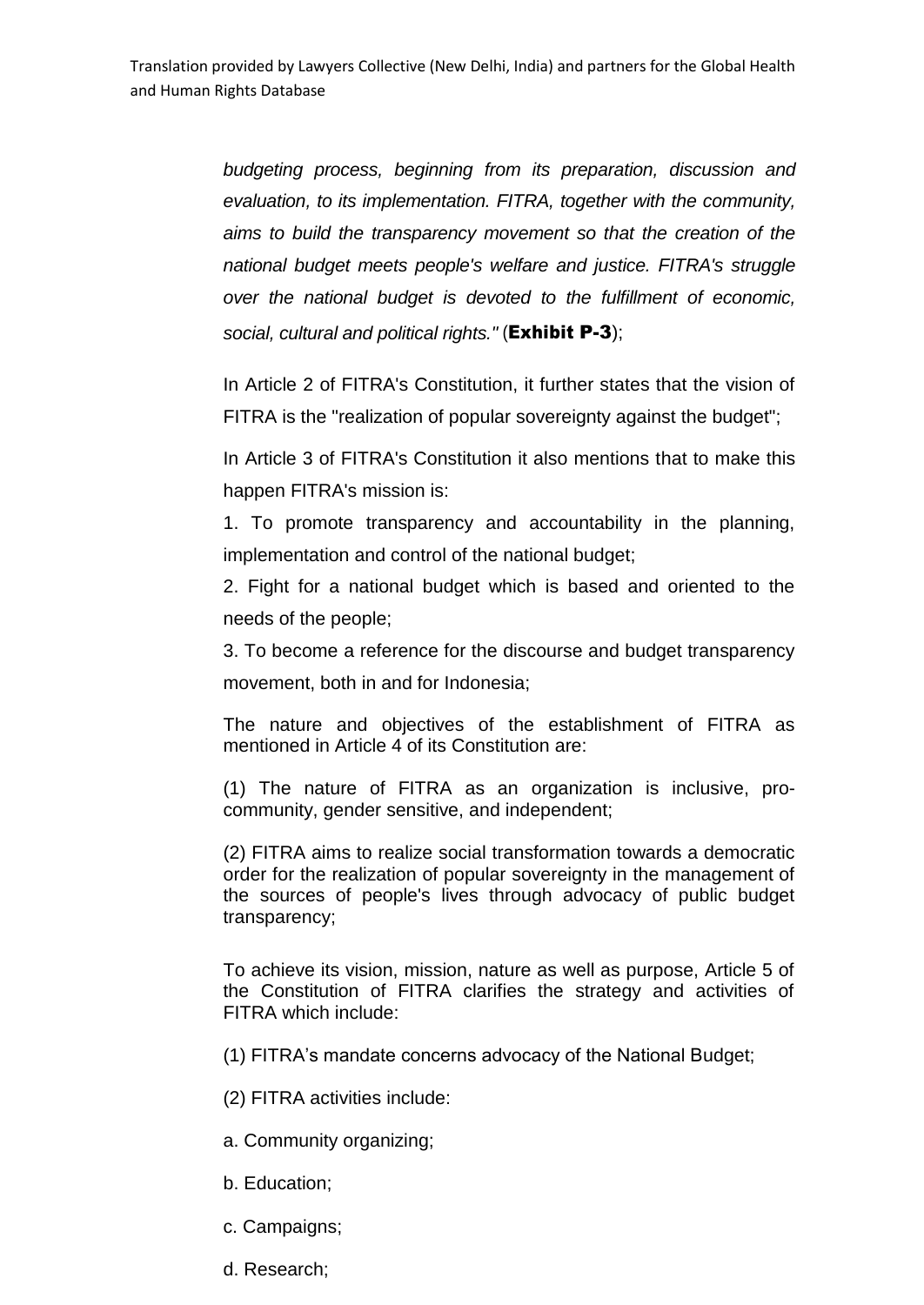- e. Policy dialogue;
- f. Litigation;
- g. Consultation;
- h. Legal drafting;

Based on what is mentioned above, FITRA has placed importance on advancing an application for judicial review of Law No. 2 of 2010 Concerning the Amendment to Law No. 47 of 2009 Regarding the National Budget for the 2010 Financial Year, due to the enactment of the Law being of a discriminatory nature and being unjust, which is contrary to the objectives of the establishment of FITRA. The Law, in the economic opinion of Applicant III, is not qualified as a national budget which meets the welfare and justice of the people, both in terms of transparency and accountability in planning, and implementation and control. Also, according to Applicant III, the national budget in the Law is highly unfavourable to the needs of the people;

## 4. The Intiative Association, as Applicant IV

Applicant IV has been harmed based on the Notarial, Siti Murdiah Mubarik, SH by Deed Number 4, dated September 9, 2005;

On the basis of Article 4 of the Deed of Applicant IV, this Association has the sole purpose of:

- a. Increasing the quality of life for the people of Indonesia who are treated as marginal, the harmony of all people, accountability, gender sensitivity, and promoting the independence of people to be treated in accordance with what is necessary in the circumstances;
- b. The intention and purpose of provision (a) is achieved by:
	- Focussing upon human rights, gender, children, the environment, and related matters;
	- The principle of progression, which includes the continuous pursuit of achievements which are sustainable in strengthening local autonomous communities;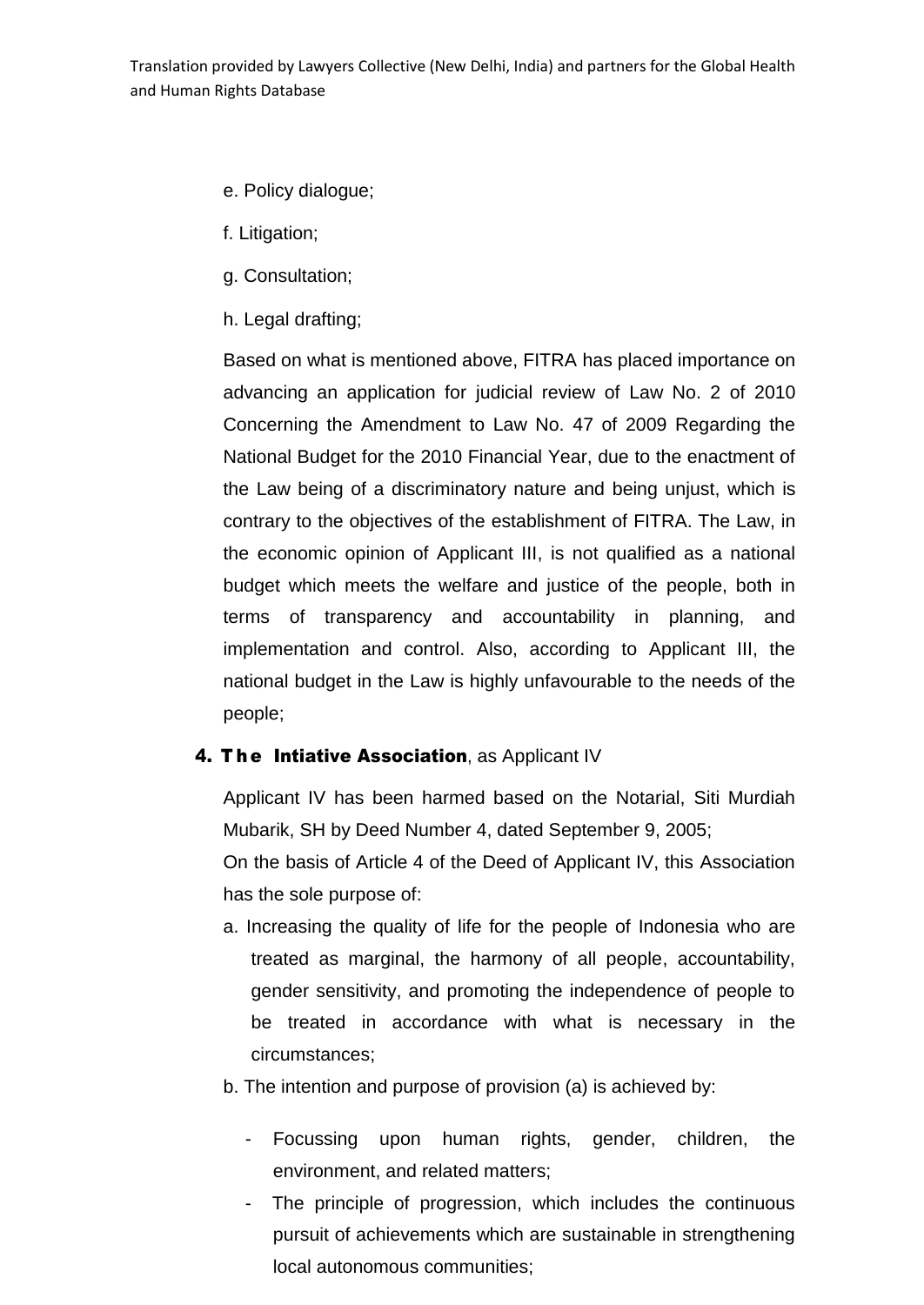- The principle of accessibility, which includes the convenience of all parties in accessing the services the Association;
- To remain open to all parties in line with the intent and purpose of the Association;
- To execute activities in accordance with its competencies;

Furthermore, in Section 5 of the Constitution of Applicant IV, it is mentioned that to achieve its aims and objectives, the Association is to perform various business activities which are not in conflict with the law, operable legal regulations, and the intent as well as purpose of the Association, which include, among other things:

- a. To encourage public policy reform to improve the lives of marginalized communities;
- b. To encourage the strengthening of marginalized communities so that they can fight to increase their quality of life;
- c. To facilitate public advocacy and assist marginalized communities;
- d. To facilitate the development of a network with other strategic parties in line with the aims, objectives and activities of the Association (**Exhibit P-4**);

Due to the enactment of Law No. 2 of 2010 Concerning the Amendment to Law No. 47 of 2009 Regarding the National Budget for the 2010 Financial Year, Applicant IV has placed importance on advancing an application for judicial review, keeping in mind that the Law could potentially impede upon the very purpose of the Initiative Association, which is to "Improve the quality of life of marginalized Indonesians", as a result of the vagueness of the National Budget which is unfavourable to marginalized communities;

# 5. The Pesantren and Community Development Association (P3M), as Applicant V;

Applicant V has been harmed based on the Notarial, Nirmawati Marcia, SH, by Deed Number 3 dated July 15, 2003, and Deed Number 57 dated 16 November 2009. In Article 5 of the Articles of Association of Applicant V it is stated that the intent and purpose of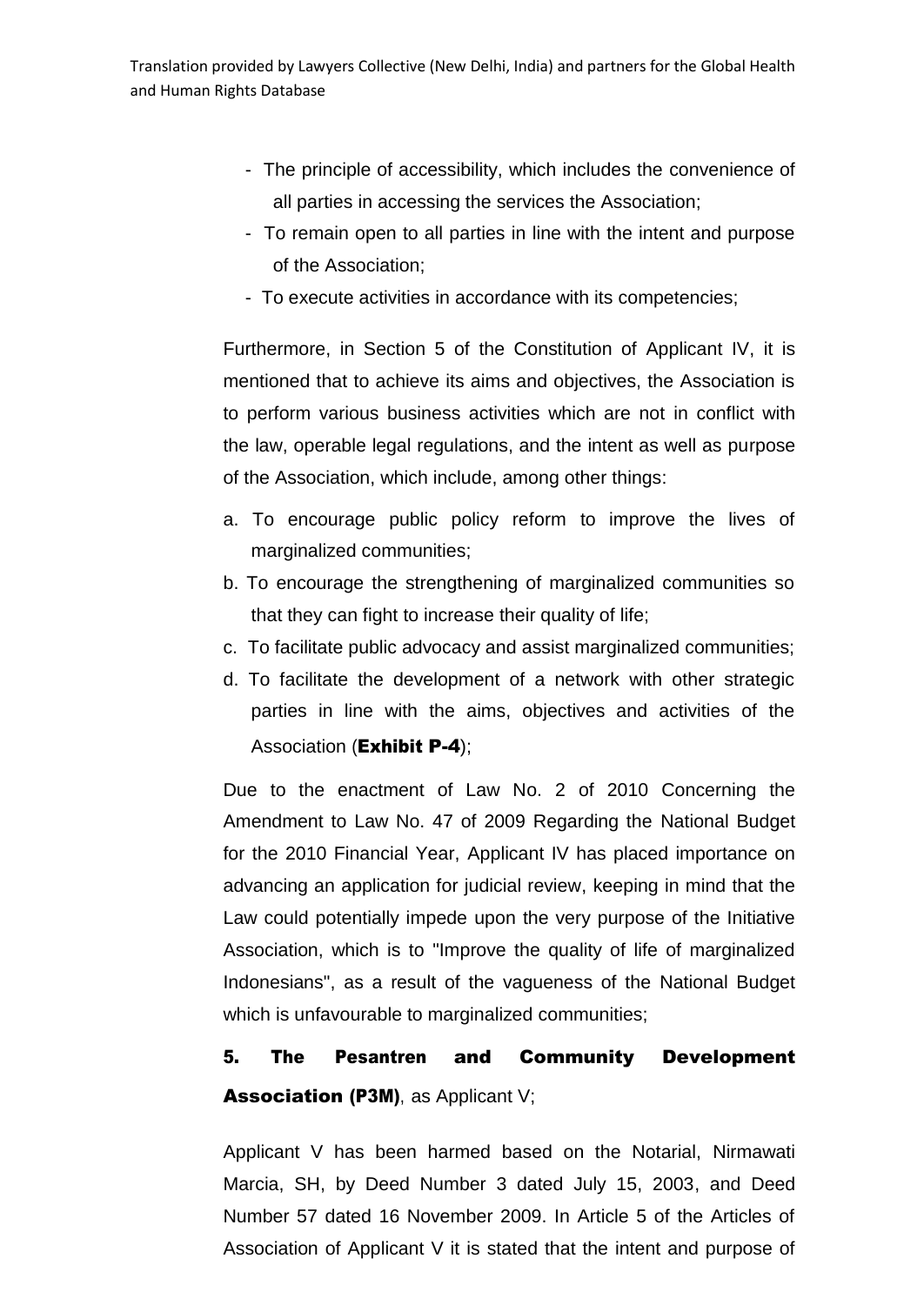this organization is:

- To develop knowledge and learn the stance of Islam regarding education and community development;

- To increase the role of Islamic boarding schools (Pondok Pesantren) in the National development of Indonesia in general and community development in particular;

- To develop human resources and natural resources towards the realization of intelligence and well-being in community life, in order to achieve the happiness of the world for all eternity;

- To spread knowledge and consideration of the role of Islam and community participation in community development;

Based on the intent and purpose mentioned, P3M performs various business activities which are not in conflict with the law, any operable legal regulations, and are in sync with the intent as well as purpose of the Association, which include, among other things:

- The problems of assessment and research within Islamic education; - The social, cultural, and economic organization of cooperation with other institutions or other organizations having similar aims and objectives and in line with the goals and purpose of this Organization; - Other productive efforts in accordance with the intent and purpose of the Association and which can provide a strong foundation for the independence of the community (**Exhibit P-5**);

Due to the enactment of Law No. 2 of 2010 Concerning the Amendment to Law No. 47 of 2009 Regarding the National Budget for the 2010 Financial Year, Applicant V has placed importance on advancing an application for judicial review, keeping in mind that the Act could potentially impede upon the very purpose of the Pesantren and Community Development Association, namely, "*to increase the role of Islamic boarding schools (Pondok Pesantren) in the national development agenda of Indonesia generally, and community development in particular*", as a result of the vagueness of the National Budget which is unfavourable to marginalized communities;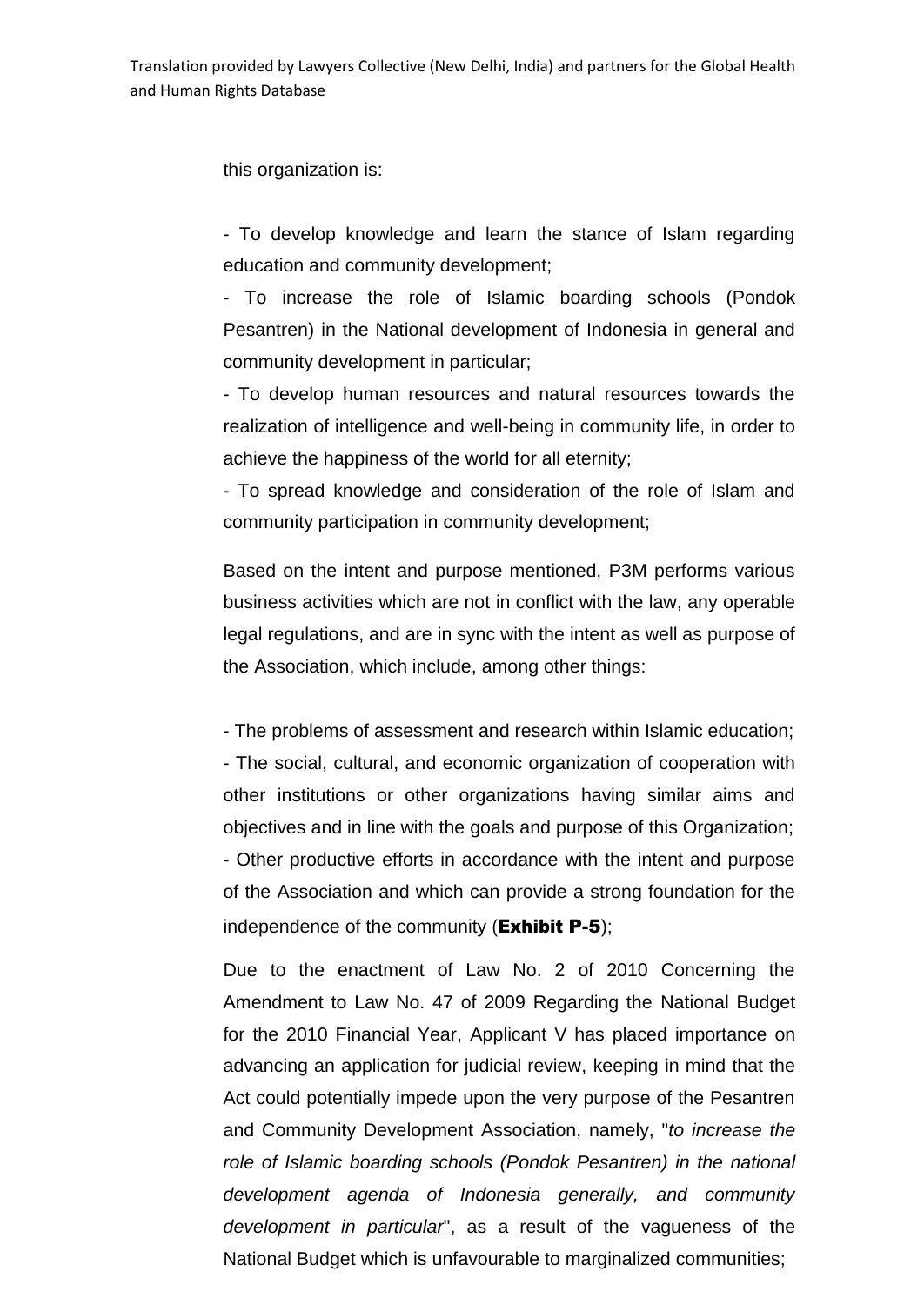### 6. . The Women's Association of Small Business (ASPPUK), Applicant VI

Applicant VI has been harmed based on the Notarial, Lilawati, SH, by Deed Number 2 dated December 7, 2009. In Article 3 of the Articles of Association of Applicant VI it is stated that the purposes of this organization are:

- 1. To be a strong movement for women's small businesses, so they are able to fight for their rights and interests;
- 2. To strengthen the position and condition of women's small businesses in having access and control over their economic resources;
- 3. To strengthen the capacity of member NGOs to facilitate the movement promoting women's small businesses;
- 4. To be the founding of solidarity and cooperation among NGOs, women's small businesses, and other components of civil society to deal with other forms of inequality, especially gender inequality;

Furthermore, in Section 4 it is stated that to achieve their goals, ASPPUK's activities include:

1. Mentoring women's small businesses by members of the NGO;

2. Policy advocacy to fight for the rights and interests of women's small businesses;

3. To build and strengthen market linkages for women's small business products;

4. To improve the capacity of members of the NGO to advocate, network, and fund raise;

Based on the above vision, the institute conducts advocacy and mentoring of women of small businesses which have become victims of human rights violations, as well as in the case of the enactment of Law No. 2 of 2010 Concerning the Amendment to Law No. 47 of 2009 Regarding the National Budget for the 2010 Financial Year, which could potentially violate the rights of women who are mentored by Applicant VI. Applicant VI argues that this is because the Act fails to set a budget which reflects fairness, and which has reduced the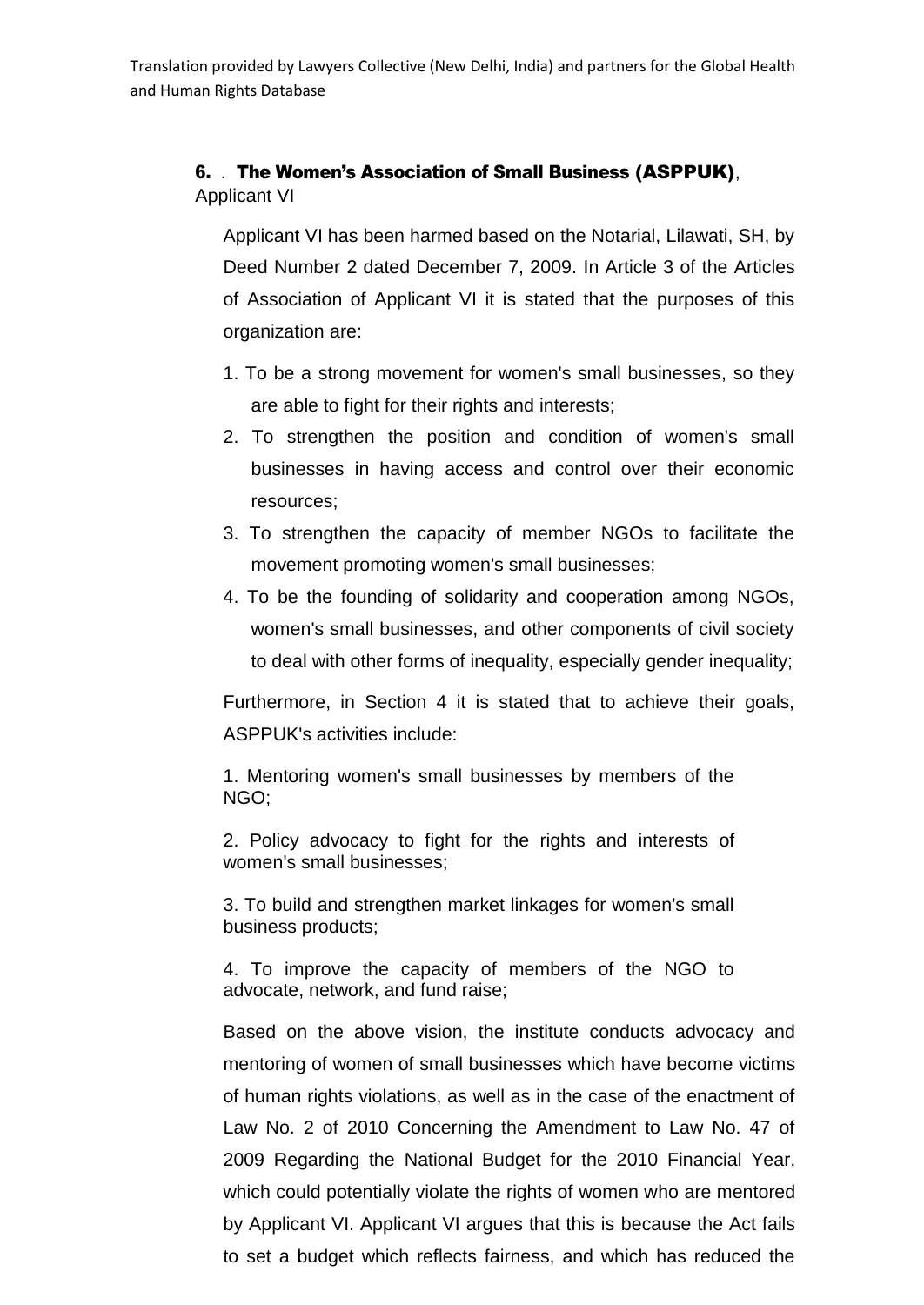health budget, whereby women may be vulnerable in the event of a corresponding budget reduction of health insurance (**Exhibit P-6**);

Due to the enactment of Law No. 2 of 2010 Concerning the Amendment to Law No. 47 of 2009 Regarding the National Budget for the 2010 Financial Year, Applicant VI has placed importance on advancing an application for judicial review, keeping in mind that the Act could potentially impede upon the establishment of the purpose of the Association in "*strengthening the position and condition of women's small businesses in accessing and controling their economic resources*", as a result of the vagueness of the National Budget which is unfavourable to marginalized communities;

### D. Legal Facts and Analysis of the Plaintiffs

- 1. On April 3, 2010, the Government filed the Budget Amendment Bill of 2010 in Parliament;
- 2. The Government argued that the acceleration of the filing of the 2010 National Budget is due to the fact that; firstly, there were developments and significant changes in various macroeconomic indicators; and secondly, that the 2010 budget is a transitional National Budget to fill the void and keep the wheels of government moving;
- 3. From the 7 macro-economic assumptions which were used as a reason for changing the 2010 budget, only oil prices increased with a 12% deviation from 65 USD/barrel to 77 USD/barrel (Exhibit P-7);
- 4. Furthermore, the posture of the 2010 National Budget did not change significantly. Apart from increasing deficit, tax revenue and spending changes **in the Ministry are still below** the minimum standards required within budget reforms stipulated in the Memorandum of the Revised National Budget for the 2010 Financial Year (**Exhibit P-8**);
- 5. On May 3, 2010, a Plenary Session of the House passed the Bill on the Amendment of Law Number 47 of 2009 Concerning the National Budget for the 2010 Financial Year. However, the ratification of the Amendment Bill leaves a budget surplus of Rp 1.1 trillion, divided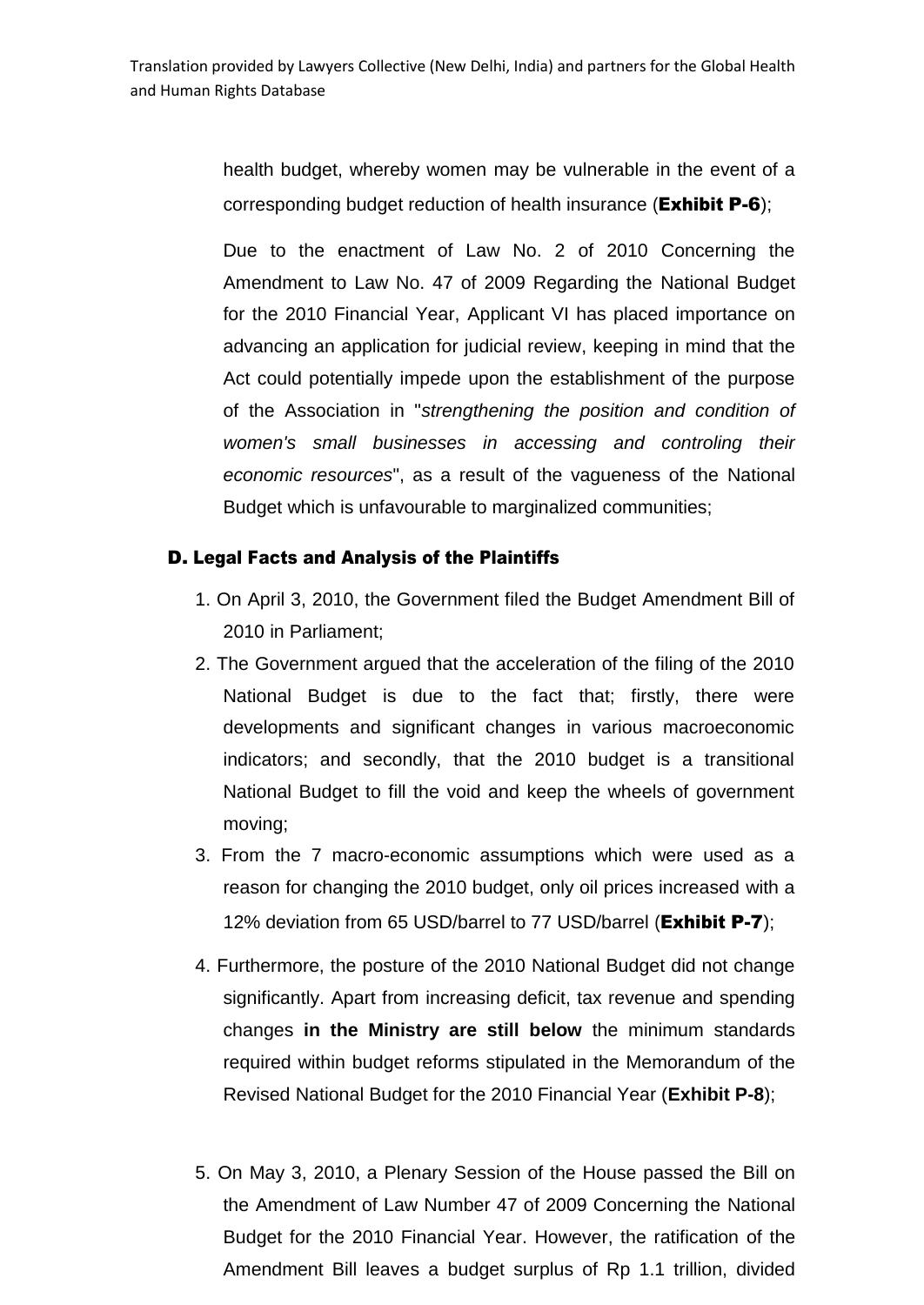equally amongst the 11 Commissions of the Parliament in partnership with the Ministry/Agency Commission respectively. The Budget Agency provided the deadline of May 15, 2010 or 8 days after the Plenary Session of the House on the ratification of the Budget Amendment Bill, to disclose complete details of expenditure by type designation, organization, functions, programs, and activities;

6. The Plaintiffs have evaluated this budget policy and believe that it fails to reflect the spirit of the Constitution of Indonesia;

### Material Review

## 1. Contradiction between Law Number 2 of 2010 and Article 28D(1) of the 1945 Constitution

In Law Number 2 of 2010 after taking into account salary expenditure, the portion of money allocated to health in the 2010 National Budget, as outlined in the table below, is only 2.13% of the total National Budget of 2010. In addition, the portion of money allocated to health in 2010 National Budget is still far from adequate, with less than 1% of the nation's GDP. The Philippines has a per capita income which is lower than Indonesia's, yet it has allocated a health expenditure of 3% of the nation's GDP. The degree of health spending is based upon the 5 indicators of the Millennium Development Goals, namely: malnutrition; maternal mortality; child mortality; HIV AIDS; and infectious diseases, clean water and sanitation;

| NO. | <b>DESCRIPTION</b>                                                                                             | <b>TOTAL (Rupiah)</b> |
|-----|----------------------------------------------------------------------------------------------------------------|-----------------------|
| 1.  | For the purposes of health<br>(Amendment to the State Budget) 2010                                             | 19,801,500,000,000    |
| 2.  | Distribution of Health equipment 2010                                                                          | 2,829,760,000,000     |
| 3.  | Additional Health spending for DPIPD<br>(Fund for Strenghtening Infastructure<br>and Regional Facilities) 2010 | 575,935,500,000       |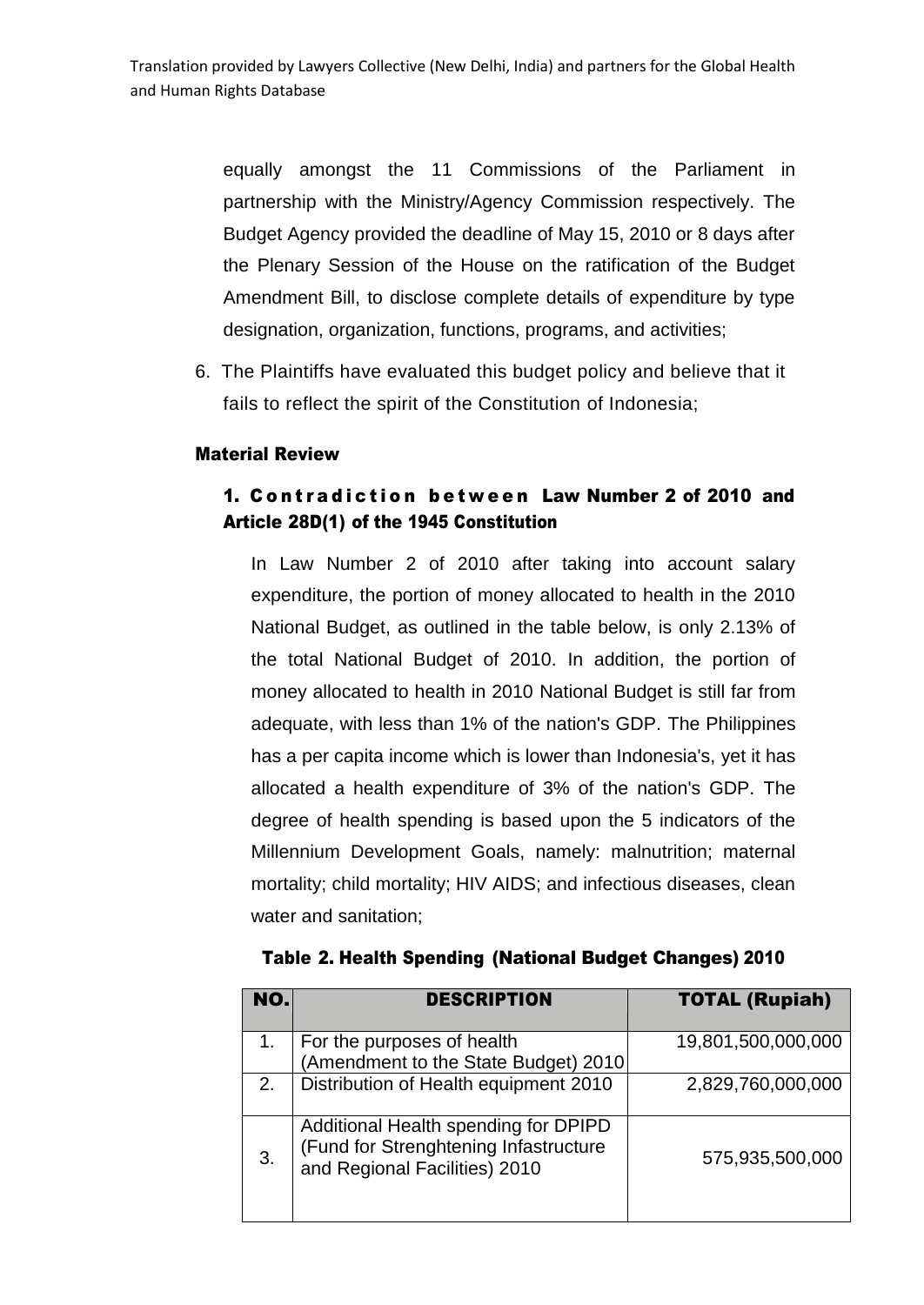| 4. | Spending for DPDFPPD (Fund for<br><b>Strengthening Fiscal Decentralisation</b><br>and the Acceleration of Regional<br>Development) | 794,890,798,960       |
|----|------------------------------------------------------------------------------------------------------------------------------------|-----------------------|
| 5. | Total expenditure for health in the 2010<br><b>Amended National Budget</b>                                                         | 24,002,086,298,960    |
| 6. | Total expenditure for all sectors in the<br>2010 Amended National Budget                                                           | 1,126,146,476,312,000 |
| 7. | Percentage of Health Spending Within<br>the Amended National Budget                                                                | 2.13%                 |

Database of the National Budget - 2010

- \* Data retrieved from the 2010 Database, page 10 (**Exhibit P-**9)
- \*\* Data retrieved from Article 2(2) of Regulation Number 175 of 2009 of the Minister for Finance) (Exhibit P-10)
- \*\*\* Data retrieved from Handbill Number 224 of 2010, point 16 (Exhibit P-11)
- \*\*\*\* Data retrieved from Handbill Number 224 of 2010, point 44 (Exhibit P-12)

\*\*\*\*\* Data retireved from Article 2(2) of Regulation Number 118 of 2010 of the Minister for Finance) (Exhibit P-13)

\*\*\*\*\*\* Data retireved from Regulation Number 118 of 2010 of the Minister for Finance) (Exhibit P-14)

With the total expenditure for health being 2.13%, it is much lower than the amount mandated by Article 171(1) of Law Number 36 of 2009 Concerning Health, which states that, "*Large government health budgets are to be allocated a minimum of 5% of budget revenues and expenditures excluding salary*";

The difference between the total amounts of expenditure for health allocated in Law Number 36 of 2009 Concerning Health, compared to Law Number 2 of 2010, has resulted in legal uncertainty;

Legal uncertainty which is detrimental to the public is clearly a breach of the Constitution of 1945, particularly Article 28D(1)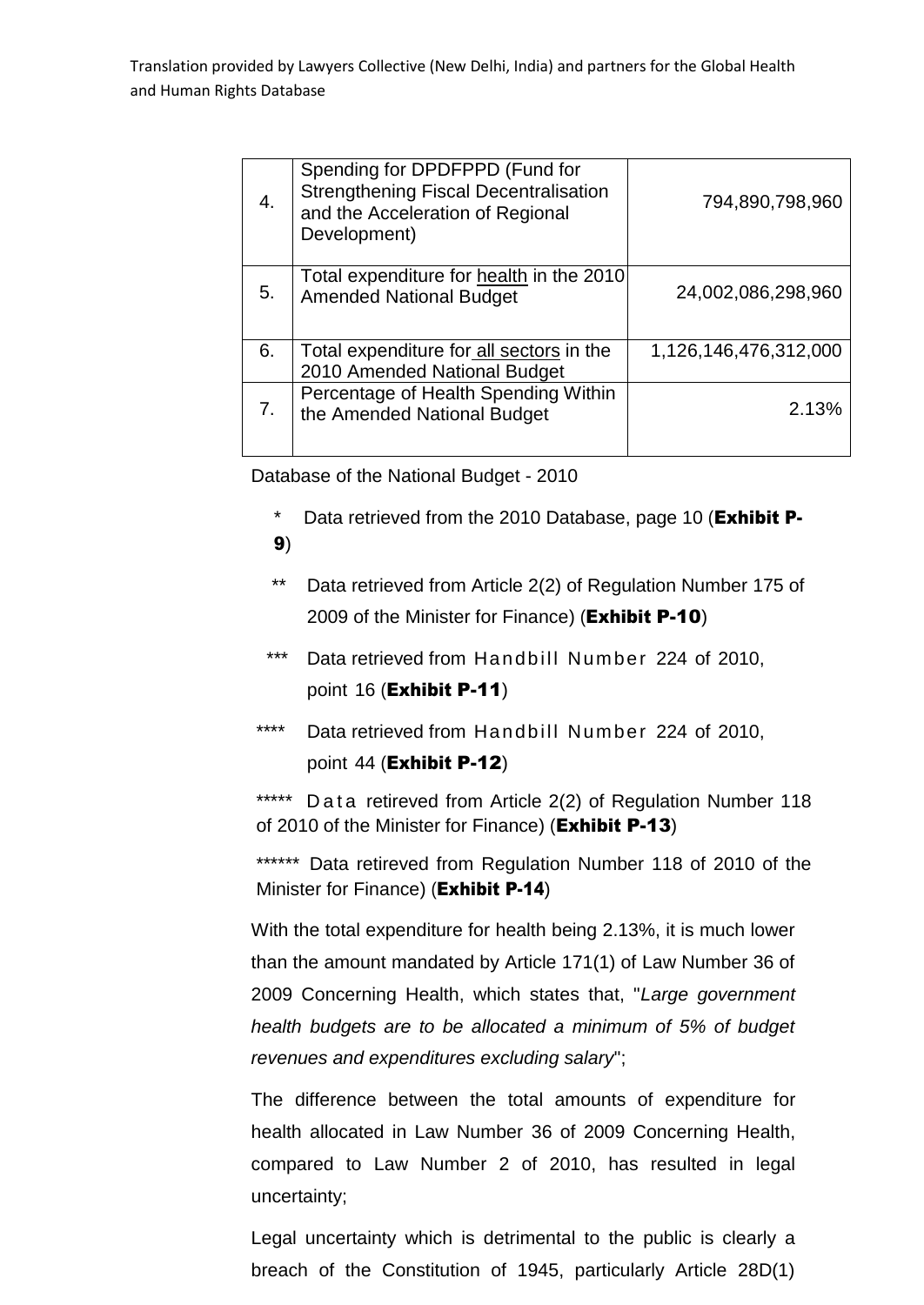which expressly guarantees the right of every citizen to legal certainty;

Article 28D(1): *"Every person is entitled to recognition, security, protection, and fair legal certainty as well as equal treatment before the law";*

## 2. Contradiction between Law Number 2 of 2010 and Article 23(1) of the 1945 Constitution

Article 23(1) of the 1945 Constitution mandates that the preparation of the National Budget should be for the overall prosperity of the people;

Principles of the overall prosperity of the people mean the people, who must be ensured prosperity in the creation of the budget, to the extent that the Budget must be prepared to ensure the greatest welfare to the people;

According to Hatta, the principle of public prosperity means:

*"... Generally it can be said that the political economy of a country's prosperity aims for the implementation in the community of:*

*1. Full employment, the loss of unemployment;*

*2. Standards of living which are always improving;*

*3. Possible reductions in economic inequality by way of equal prosperity;*

*4. Social justice ..."* 

[1985, Developing Indonesia's Economy, Scholarly Speech collection (collection by Wangsa Widjaja and Meutia Farida Swasono), Inti Idayu Press, London];

The 2010 National Budget does not maximise the prosperity of the people, as can be seen from the following facts:

1. The budget allocation for health is 2.13%, and smaller than the budget allocation provided for in Article 171(1) of Law Number 36 of 2009 Concerning Health which requires minimum national budget expenditure for health to be 5%. It is also not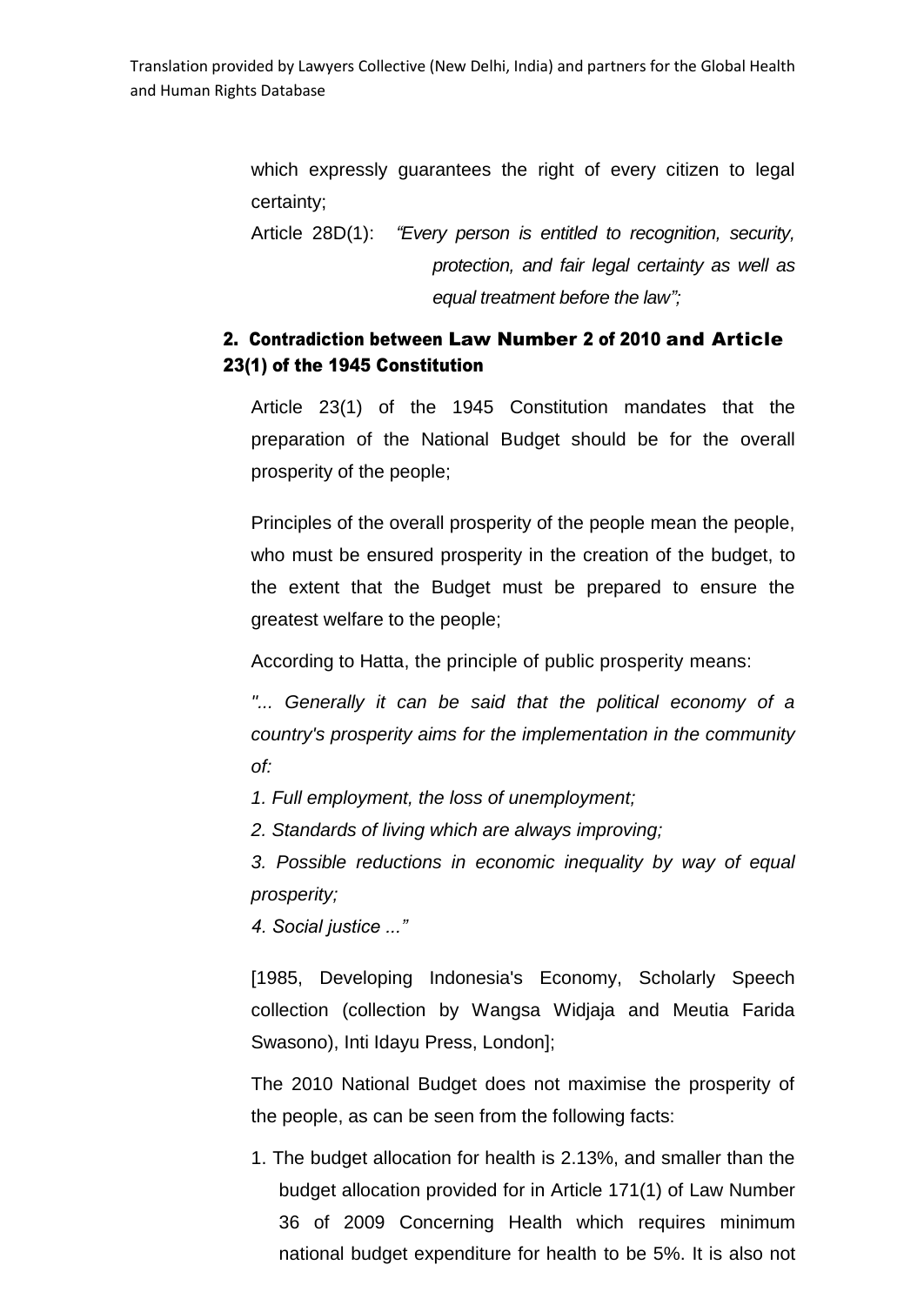able to accommodate the need for public health services which require access to and affordability of quality health services. The consequences which emerge from the unfulfillment of ensuring the prosperity of the people in the health sector can be seen from a variety of cases such as the refusal against a poor community or patient trying to obtain health services as well as the high price of drugs which are relatively difficult to obtain;

- 2. Non-fulfillment of the principle of 'people's prosperity' can also be seen from the imbalance of allocation/budget setting, where the central government budget in the 2010 National Budget is used for routine benefits and for benefitting Officials, rather than being allocated to the needs of its people. From the total central government budget, Rp. 162.6 trillion was allocated for personnel expenditure, Rp. 19.5 trillion for travel expenses, and Rp. 153.6 trillion for debt interest and principal payments. That is, 40.7% of the budget is used for routine matters (basic data Revised 2010);
- 3. The amended National Budget is not able to provide for the welfare of the people, even though each year the amount of the budget has increased. In reality such increases do not impact on improving the Human Development Index of Indonesia. This is illustrated by a portrait of our budget which increased 120% in the year 2005 from Rp. 509.6 trillion to Rp. 1126 in the Draft Budget in 2011. However, the Human Development Index ranks Indonesia as further in decline. In 2006 Indonesia was ranked 107th, which slipped to  $109<sup>th</sup>$  in 2007-2008, and in 2009 was ranked 111<sup>th</sup>. Even worse than the rank is that Palestine was ranked  $110<sup>th</sup>$  and Sri Lanka was ranked 102<sup>nd;</sup> where both countries at the time were suffering from conflict. This indicated that the increase in the National Budget has not been fully effective in meeting the constitutional mandate for the greatest prosperity of the people of Indonesia with 65 years of Independence;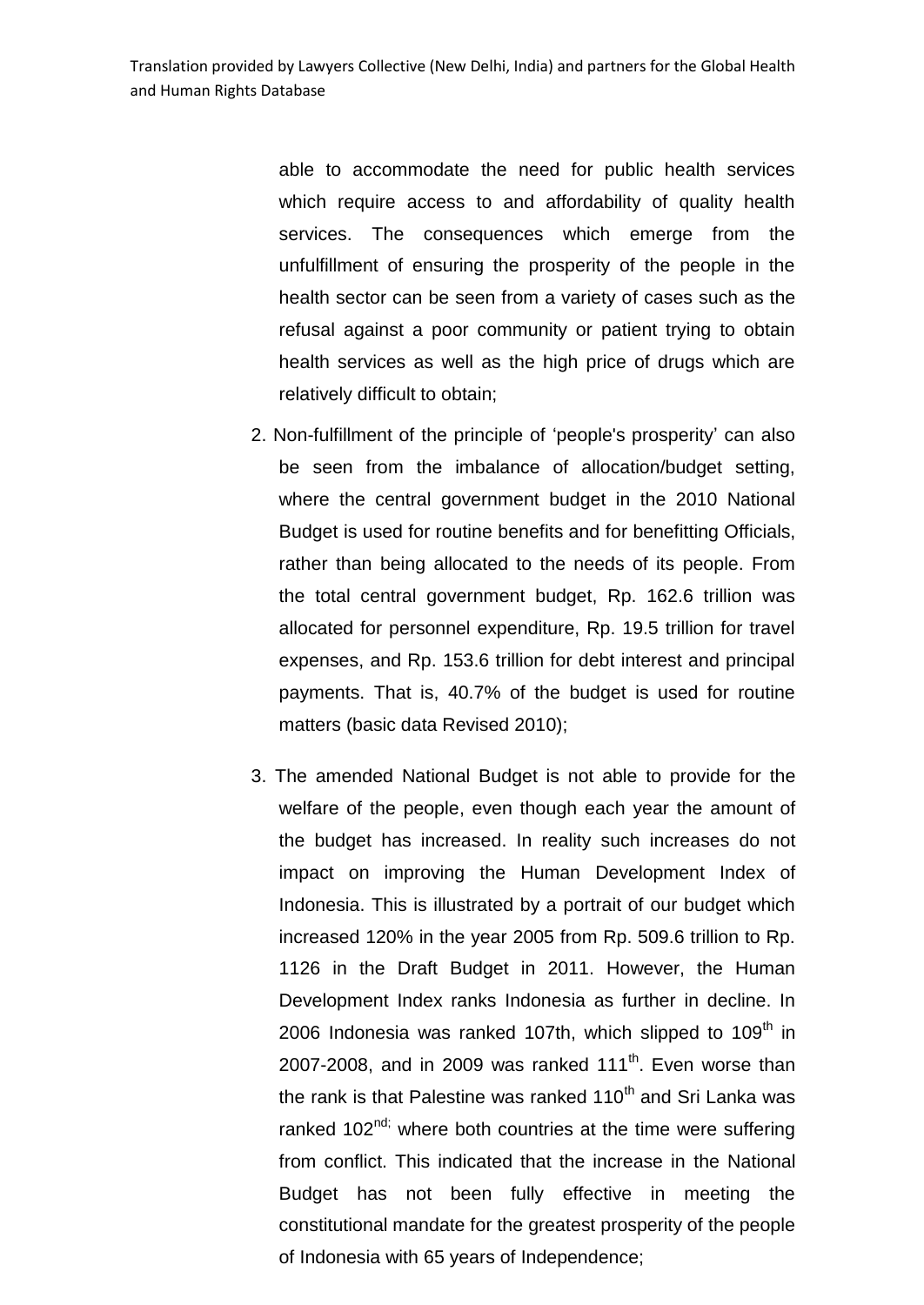## 3. Contradiction between Law Number 2 of 2010 and Article 34(3) of the 1945 Constitution

The provision of adequate health facilities according to Article 171(1) of Law Number 36 of 2009 Concerning Health is a minimum of 5% of the overall budget, excluding salary. Nonfulfillment of the provisions contained in Article 171(1) of Law Number 36 of 2009 means the National Budget of 2010 does not provide adequate health care facilities as mandated in Article 34(3) of the 1945 Constitution. Hence, the provisions of Law Number 2 of 2010 concerning the Amendment to Law No. 47 of 2009 Concerning the National Budget is contrary to the Constitution as laid down in Article 34(3) of the Constitution, namely that the government is responsible for the provision of adequate health facilities;

The health budget has not met the 5% threshold mark as contained in Article 171(1) of Law Number 36 of 2009 Concerning Health, and has resulted in non-fulfillment of the provision of health care facilities contained in Article 1(7) of Law Number 36 of 2009 Concerning Health which mirrors the provision of Article 34(3) of the 1945 Constitution;

What is referred to as a "Health Care Facility" in Article 1(7), means namely "*a tool and/or place used for organizing the efforts of health care, relating to efforts which are promotive, preventive, curative and rehabilitative, and which are undertaken by the national Government, local governments, and / or community*";

Promotive health service is an activity and/or series of activities of health services which prioritize activities which promote health. The implementation of promotive health services can include, among other things, the advertising of community service in the health sector, for example in the field of the treatment of people with HIV, which is still minimal to the extent that discrimination against people living with HIV is still common in society;

Preventative health care is a precautionary activity against the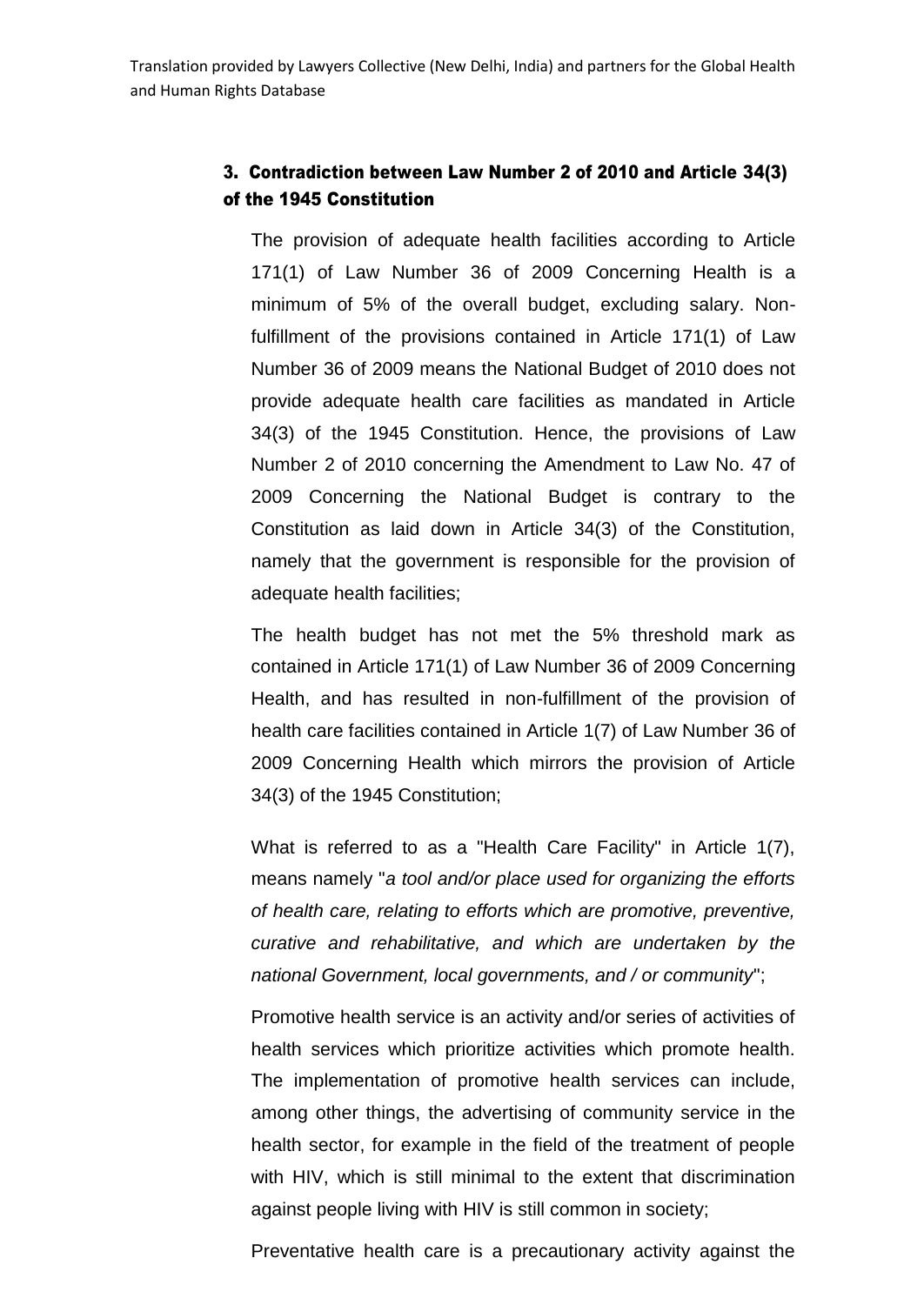development of a health problem/illness. The indication of preventive health services, among other things, may be seen from the availability of condoms which are easily obtainable, the fact that immunization can be accessed for free, and/or is able to reach all levels of society;

Curative health services is an activity and/or series of treatment activities aimed at healing a disease, reducing the suffering caused by illness, disease control, or control of disability, so that the quality of life of the patient can be maintained as optimally as possible. Less optimal curative health services due to a lessened health budget in the National Budget can be seen from the number of poor people who cannot obtain health care in hospitals and/or from other health care providers;

Rehabilitative health care is the activity and/or series of activities to restore former patients back into the community so they can function once again as useful members of society, both for themselves and society as much as possible according to their ability. Rehabilitative health services are still low which can be witnessed from the lack of rehabilitation centres for former drug addicts, people with leprosy, HIV / AIDS, etc.;

The lack of funds directed to the health budget under Law Number 2 of 2010 which amounted to only 2:13% has resulted in poor health services for the community as mandated by Article 34(3) of the 1945 Constitution, to the extent that the constitutional right of citizens to obtain proper health care has been infringed by the State;

## 4. Contradiction between Law Number 2 of 2010 and Article 34(2) of the 1945 Constitution

Article 34(2) of the 1945 Constitution states, "*The state developed a system of social security for all citizens and to empower the weak and those unable to accord human dignity*";

The duty of the state as stated in the Preamble of the 1945 Constitution in the fourth paragraph, is designed to protect the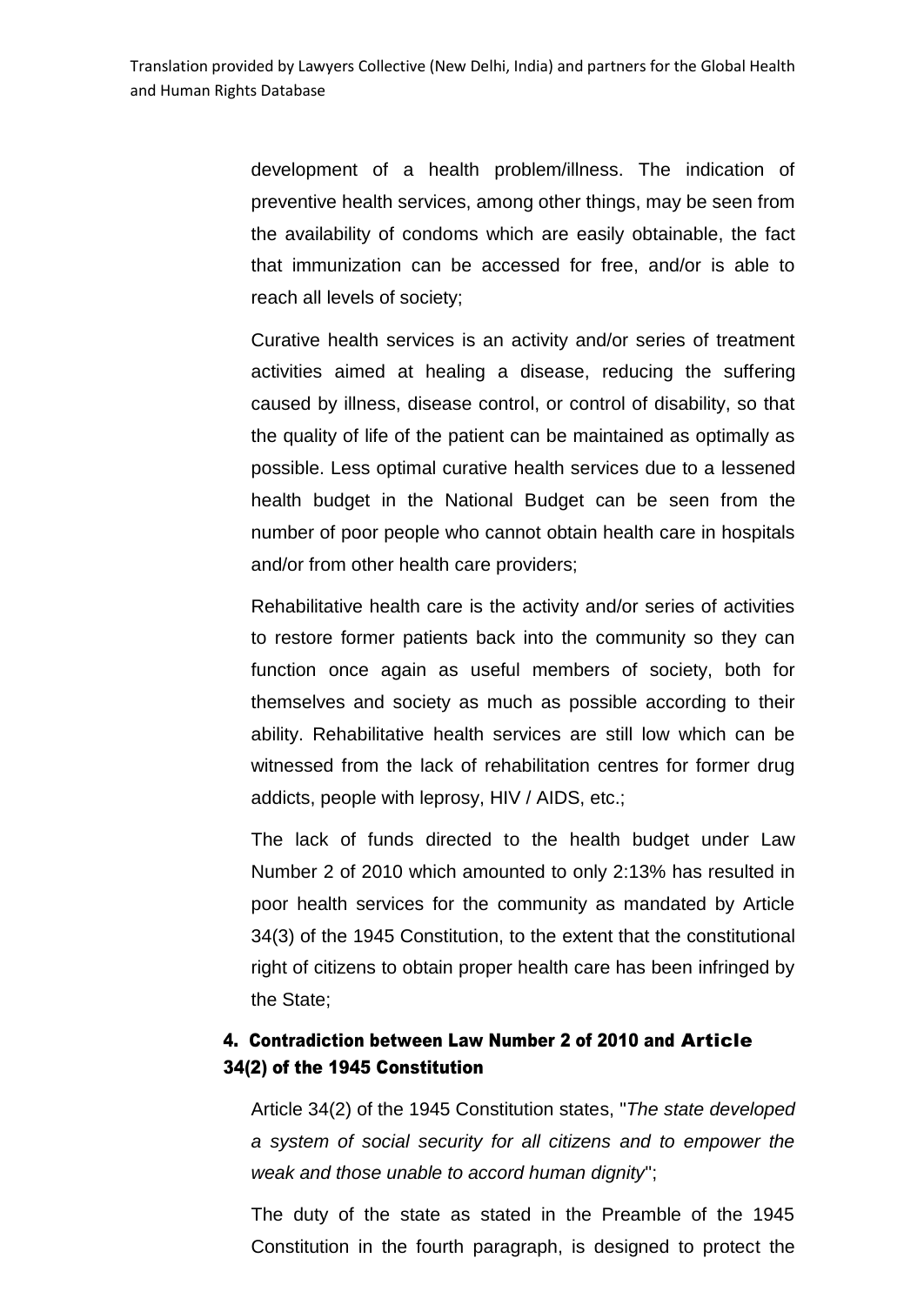whole Indonesian nation and the entire homeland of Indonesia; promote general welfare; as well as the intellectual life of the nation so that the social security system shall be developed for the welfare of the nation;

Article 34(2) the 1945 Constitution orders the development of a system of social security for all citizens, in which case the relevant social security system has been specifically regulated by Law Number 40 of 2004 Concerning Social Security. With the presence of Law No. 40 of 2004, it is supposed that Law Number 2 of 2010 shall also make appropriate arrangements in line with Law Number 40 of 2004 Concerning Social Security by way of allocating the budget to develop a comprehensive social security system. But in fact, no single provision in Law Number 2 of 2010 sets a budget which relates to the social security system. Article 34(3) of the 1945 Constitution is a preamble to weigh in on the establishment of Law Number 40 of 2004 Concerning Social Security;

One of the implementations of the Social Security System through the provision of Article 1(5) of Law Number 40 of 2004 Concerning Social Security, reads, "*Tuition assistance are fees paid by the Government for the poor and those who qualify as recipients of social security* ";

With no government regulation of obligations within Law Number 2 of 2010, as stated in Article 1(5) of Law Number 40 of 2004, it can be stated that Law Number 2 of 2010 has violated the provisions of Article 34(3) of the 1945 Constitution;

## 5. Contradiction between Law Number 2 of 2010 and Article 28H(1) of the 1945 Constitution

The State is required to provide the right to health care to all people as mandated in Article 28H(1) of the 1945 Constitution which reads as follows, "*Every person has the right to live in physical and spiritual prosperity, in their residence, and to obtain a good and healthy environment as well as receive medical care*";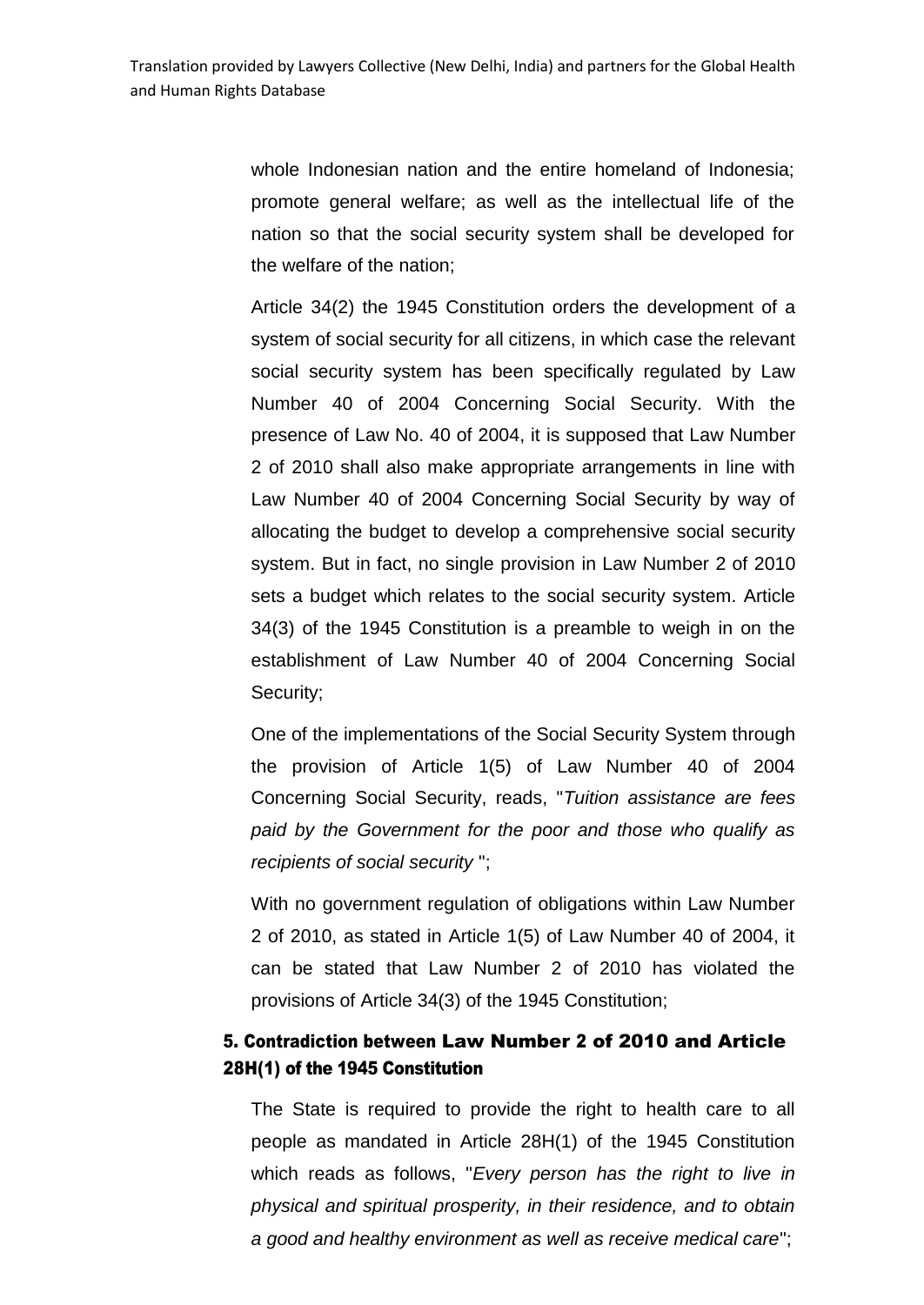Under Article 28H(1) of the 1945 Constitution, the State guarantees to the people that they will provide good quality health services. Article 171(1) of Law Number 36 of 2009 Concerning Health defines adequate health care as being at least 5% of the state budget, while Law Number 2 of 2010 has allocated only 2.13% for health services from the state budget. Thus, the State, based on Law Number 2 of 2010 has failed provide decent health care for its citizens;

## 6. Contradiction between Article 20(6) and (7) of Law Number 2 of 2010 and Article 18A(2) of the 1945 **Constitution**

DPIPD and DPF PPD are unfair by reason of not paying attention to the conditions and needs of the region concerned;

Article 20(6) and (7) of Law Number 2 of 2010 Concerning the 2010 Budget Amendment read, "The fund for strengthening fiscal decentralization and regional development acceleration, as referred to in paragraph (1)(b.5) is estimated at Rp 7.100.000.000.000,00 (seven trillion, one hundred billion rupiah)". Subsection (7) also reads, "The fund for infrastructure and strengthening of regional infrastructure (DPIPD) referred to in paragraph (1)(b.6) is estimated at Rp 5.500.000.000.000,00 (five trillion five hundred billion rupiah) ";

The matters mentioned are contrary to the provisions contained in Article 18A(2) of the 1945 Constitution which clearly mandates, "*The relations between the central government and regional authorities in finances, public services, and the use of natural and other resources shall be regulated and administered with justice and equity according to law*";

The formulation of Article 20(6) and (7) of Law Number 2 of 2010 after being implemented concretely, is contrary to Article 18A(2) of the 1945 Constitution which expressly stipulates, *"... The relations between the central government and regional authorities in finances, public services, and the use of natural and other resources shall be regulated and administered with justice and*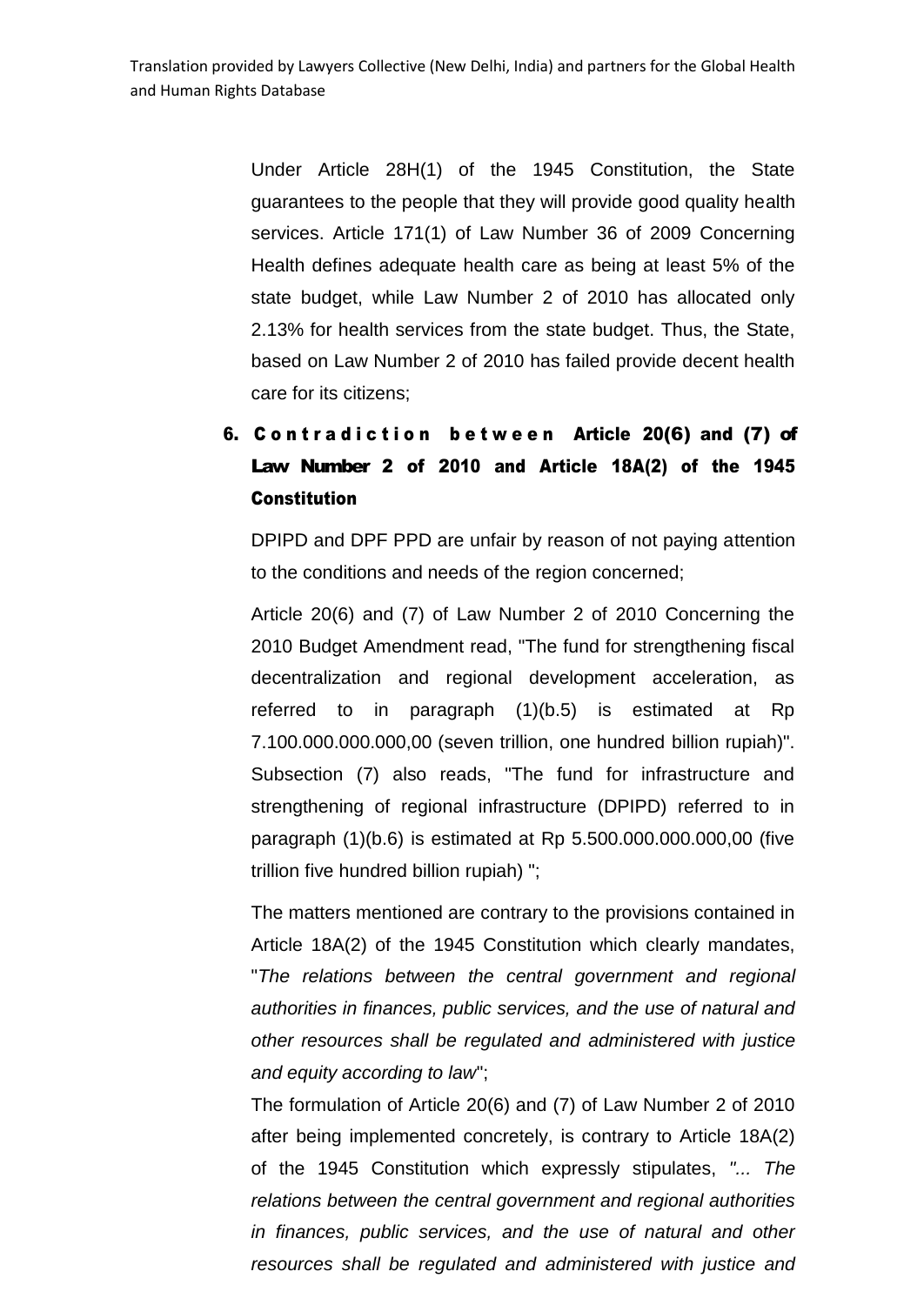*equity according to law*". While Article 20(6) of Law Number 2 of 2010 allocated funds amounting to Rp 7.1 trillion to fund Fiscal Decentralization and the Strengthening and Accelleration of Regional Development, in actual fact the boiling down to the actual allocation of these funds has been carried out unfairly and is contrary to Article 18A(2) of the 1945 Constitution which, among other things, stipulates as follows:

*The relations between the central government and regional authorities in finances, public services, and the use of natural and other resources shall be regulated and administered with justice and equity according to law*

The allocation of funds contained in Article 20(6) and (7) set out in the Regulation of the Minister for Finance Number 113 of 2010 and the Regulation of the Minister for Finance Number 118 of 2010, evidently both allocate funds to this area though not fairly according to the mandate of Article 18A(2) of the 1945 Constitution. For example, areas with a high fiscal capacity index and a low poverty index below the national average, such as the Berau District and the District of North Paser Penajam in East Kalimantan, get a higher allocation for DPIPD than areas with a low fiscal capacity index and a poverty index which is above the national average, such as the South Central East District and Kupang in East Nusa Tenggara. Similarly, the allocation of funds for PPD DPF has been generalised, as illustrated in Table 1 below:

Table 1. Comparison of fund allocation for DPIPD (Fund for Strenghtening Infastructure and Regional Facilities) and DPF PPD (Fund for Strengthening Fiscal Decentralisation and the Acceleration of Regional Development) between areas with High Fiscal Capacity and Low Poverty, and areas with Low Fiscal Capacity and High Poverty

| No. | <b>Region</b> | Fiscal  <br><b>Idex</b> | <b>Poverty Index</b> | <b>DPIPD</b> | <b>DPF PPD</b> |
|-----|---------------|-------------------------|----------------------|--------------|----------------|
|-----|---------------|-------------------------|----------------------|--------------|----------------|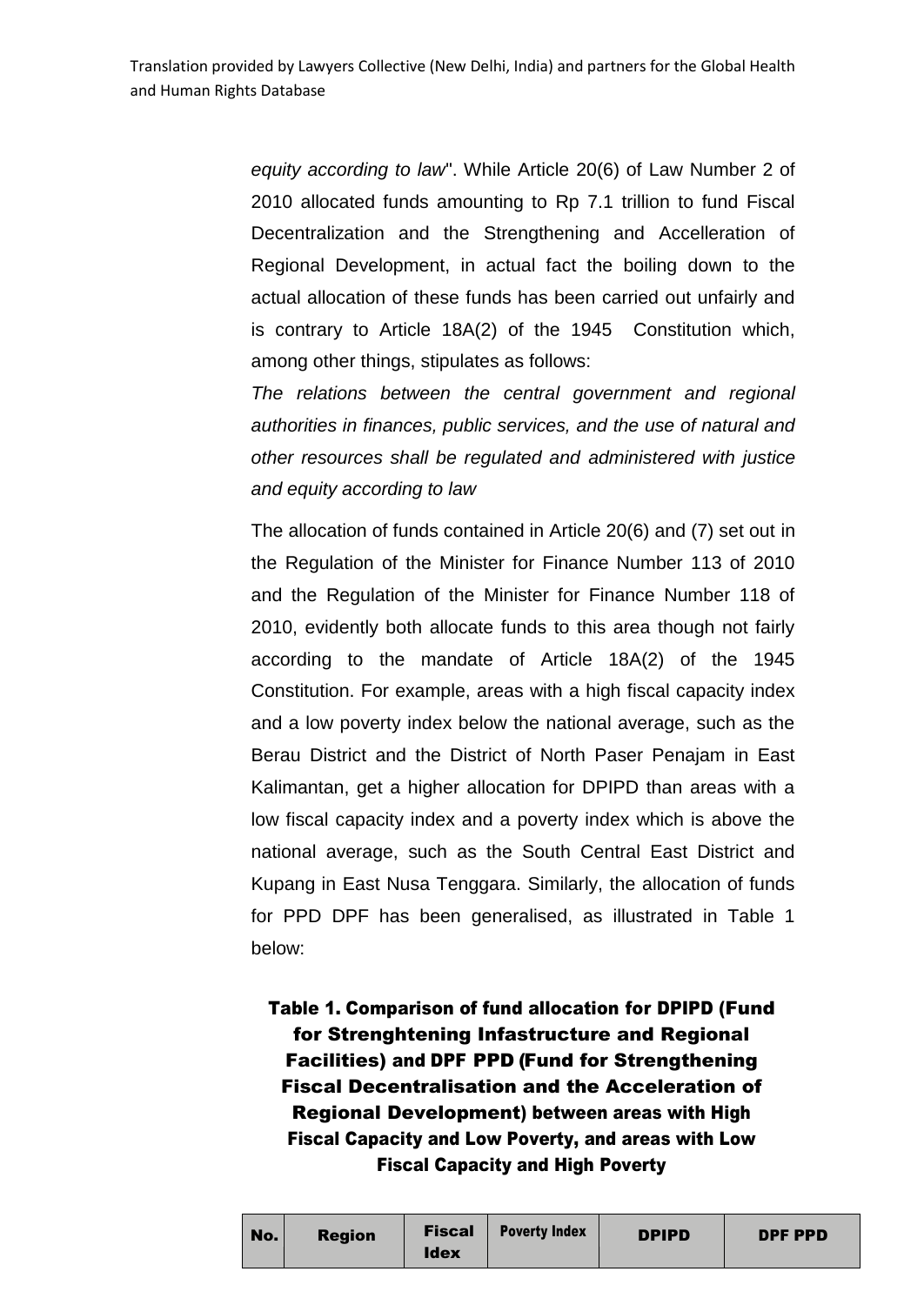| 1. | Berau District                              | 2.999 | 0.886 | 17,335,000,000 | 4,931,137,019 |
|----|---------------------------------------------|-------|-------|----------------|---------------|
| 2  | North Penajam<br><b>Paser District</b>      | 2.935 | 0.698 | 24,175,000,000 |               |
| 3. | South<br>Central<br>East<br><b>District</b> | 0.243 | 1.857 | 12,000,000,000 | 4,931,137,019 |
| 4. | <b>Kupang District</b>                      | 0.271 | 1.460 | 4,835,000,000  | 0             |

Source: Data compiled from the 2010 Amended National Budget and Regulation of the Minister for Finance Number 113 and 118 of 2010

DPIPD and DPF PPD allocation are not in accordance with Law Number 33 of 2004 Concerning the Balance of Finance and Regions, and potentially create legal uncertainty;

In addition to fair implementation, central and local financial relations according to Article 18A(2) of the 1945 Constitution should also be in line with legislation. The provisions referred to in this Article have been defined in Law Number 33 of 2004 Concerning Balance Between Finance and Regional Allocation. In this law, such a balance embraces the principle of decentralization, deconcentration and task assistance. The framework of regional decentralized fiscal balance is provided in the form of General Allocation Funds (DAU), Funds for Yield, and Special Allocation Funds;

Pursuant to Law Number 33 of 2004, the balance of such funds in the form of PPD DPIPD and DPF, as stated in Article 20(6) and (7) of the Law Concerning the Amendment of the State Budget 2010, have been totally ignored. Thus, Article 20(6) and (7) of the Law Concerning the Amendment of the State Budget 2010 is not in accordance with laws and regulations. Hence, it is contrary to Article 18A(2) of the 1945 Constitution;

#### E. Conclusion

From what has been described above it can be concluded that Law Number 2 of 2010 Concerning the Amendment of Law Number 47 of 2009 Regarding the National Budget of the 2010 Financial Year is materially defective, resulting in Law Number 2 of 2010 Concerning the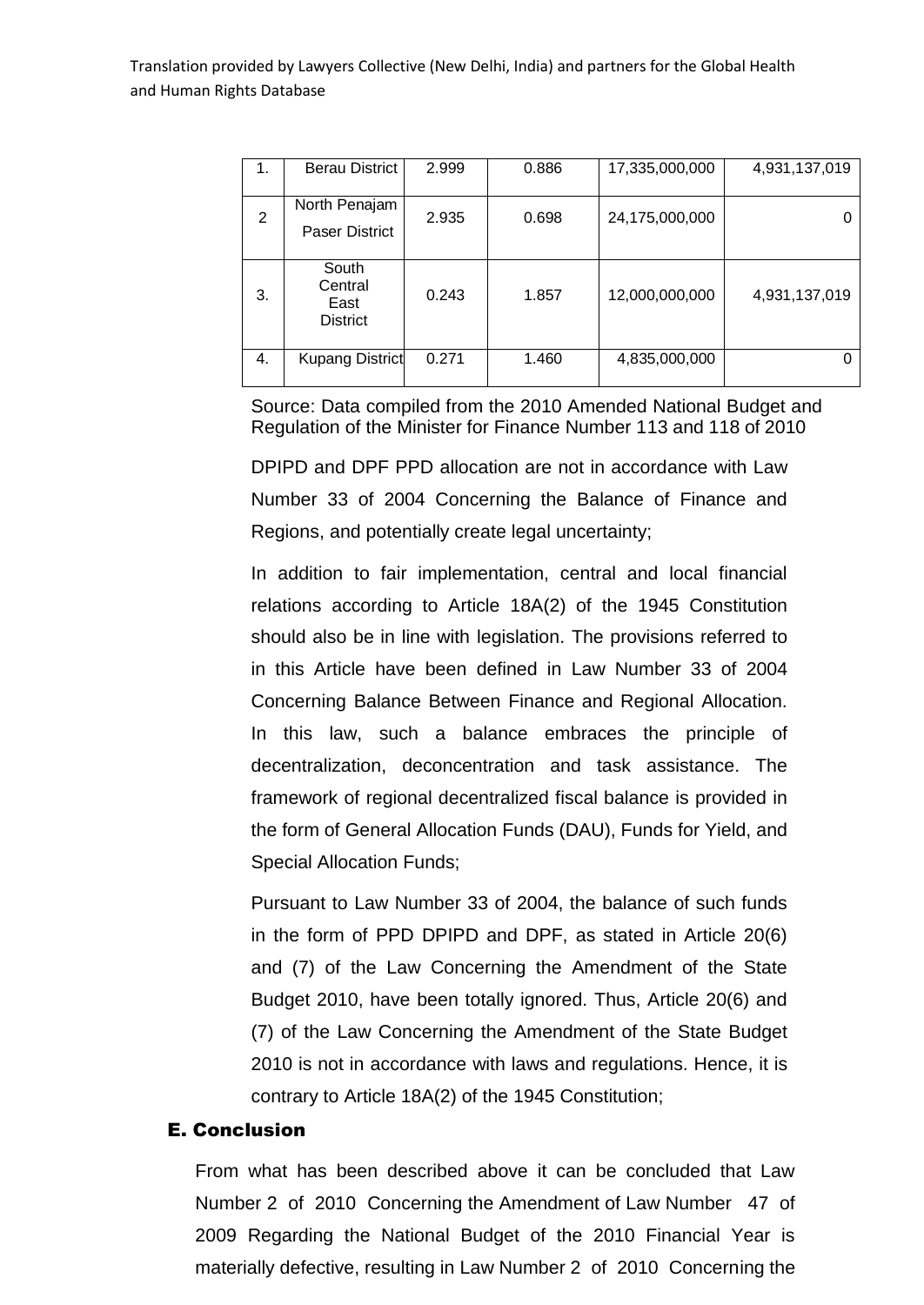Amendment of Law Number 47 of 2009 Regarding the National Budget of the 2010 Financial Year being contrary to the 1945 Constitution. Materially, Law Number 2 of 2010 Concerning the Amendment of Law Number 47 of 2009 Regarding the National Budget of the 2010 Financial Year violates the provisions of Article 28D(1), Article 23(1), Article 34(3 ) and (2), Article 28H(1), and Article 18A(2) of the 1945 Constitution. Therefore, the Constitutional Court grants the petition of the Plaintiffs as described in the petition;

## F. Petitum

Based on the above, there is an appeal to the Constitutional Court to examine and decide upon the peitition of this case as follows:

1. To accept the petition and grant it in its entirety;

2. To declare that Law Number 2 of 2010 Concerning the Amendment of Law Number 47 of 2009 Regarding the National Budget of the 2010 Financial Year is contrary to:

- a) Article 28D(1) of the 1945 Constitution;
- b) Article 28H(1) of the 1945 Constitution;
- c) Article 23(1) of the 1945 Constitution;
- d) Article 34(2) and (3) of the 1945 Constitution;

e) Article 18A(2) of the 1945 Constitution;

- 3. To declare that Law Number 2 of 2010 Concerning the Amendment of Law Number 47 of 2009 Regarding the National Budget of the 2010 Financial Year is thus invalid and of no binding legal force;
- 4. To order the proper promulgation of this decision in the Gazette of the Republic of Indonesia that is binding;

[2.2] In support of their arguments, the Plaintiffs filed Exhibit letters/tools marked as Exhibit P-1 through to Exhibit P-24, as follows:

1. Exhibit P-1 : A photocopy of the Constitution of the Republic of Indonesia 1945;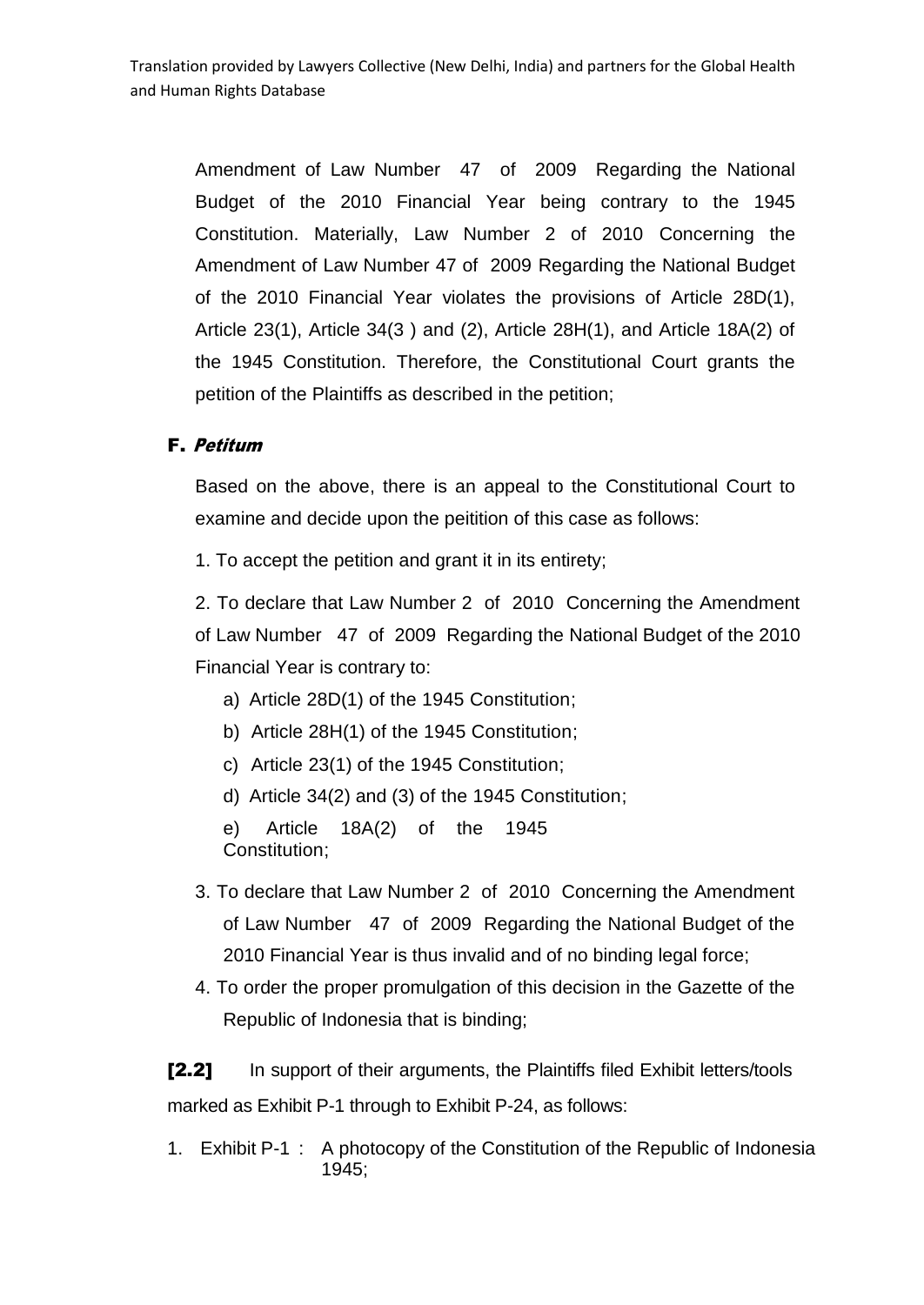- 2. Exhibit P-2 : A photocopy of Law Number 2 of 2010 Concerning the Amendment of Law Number 47 of 2009 Regarding the National Budget of the 2010 Financial Year;
- 3. Exhibit P-3 : A photocopy of the Letter of Appointment of Applicant I which gave authority to act for and on behalf of the institution which was represented in the Decree of the Chairman of the Executive Committee of the Indonesian Human Rights Committee for Social Justice, number 12/Kep/Ketua/IHCS/IX/2009 Concerning the Appointment of Saudara Gunawan as Secretary Genderal;
- 4. Exhibit P-4 : A photocopy of the Letter of Appointment of Applicant II, which gave authority to act for and on behalf of the institution which was represented in Certificate Number 005/PRA/REFR/VIII/2010;
- 5. Exhibit P-5 : A photocopy of Letter of Appointment of Applicant III, which gave authority to act for and on behalf of the name of the institution it represents;
- 6. Exhibit P-6 : A photocopy of Letter of Appointment of Applicant IV, which gave authority to act for and on behalf of the name of the institution it represents;
- 7. Exhibit P-7 : A photocopy of Letter of Appointment of Applicant V, which gave authority to act for and on behalf of the name of the institution it represents
- 8. Exhibit P-8 : A photocopy of Letter of Appointment of Applicant VI, which gave authority to act for and on behalf of the name of the institution it represents
- 9. Exhibit P-9 : A Photocopy of the Power of Attorney of Applicant I-VI to the Attorney to apply for judicial review of Law Number 2 of 2010 Concerning the Amendment of Law Number 47 of 2009 Regarding the National Budget of the 2010 Financial Year against the 1945 Constitution;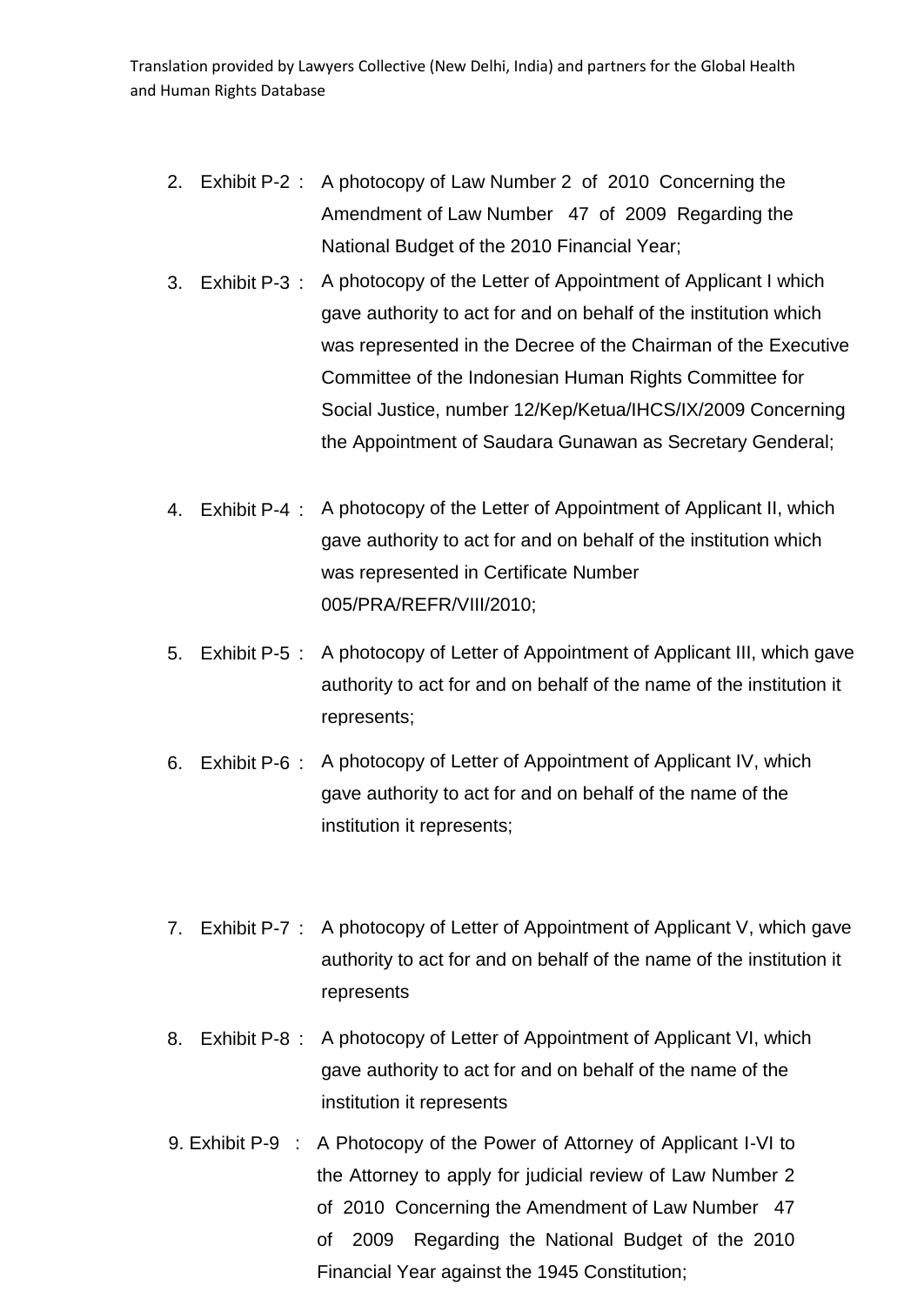- 10. Exhibit P-10: A photocopy of the Charter of the Indonesian Human Rights Committee for Social Justice (IHCS);
- 11. Exhibit P-11: A photocopy of the Charter of Community Initiatives forState Welfare and Development Alternatives (PRAKARSA);
- 12. Exhibit P-12: A photocopy of the Charter of the Indonesian Forum for Budget Transparency (FITRA);
- 13. Exhibit P-13: A photocopy of the Charter of the Initiative Association;
- 14. Exhibit P-14: A photocopy of the Charter of The Pesantren and Community Development Association (P3M);
- 15. Exhibit P-15: A photocopy of the Charter of the Women's Association of Small Business (ASPPUK);
- 16. Exhibit P-16: A photocopy of a description of the reasons for the Revised Budget Changes in the opinion of Dr. Harry Azhar Aziz, M.A.;
- 17. Exhibit P-17: A photocopy of the Revised Financial Notes of the State Budget 2010 pages 1-9;
- 18. Exhibit P-18: A photocopy of the Health Expenditure Table of the 2010 National budget; Rp 18,001,800,000,000;
- 19. Exhibit P-19: A photocopy of the Health Expenditure Table of the 2010 National Budget for the Distribution of Health Equipment;
- 20. Exhibit P-20: A photocopy of the Health Expenditure Table for the 2010 National Budget for Amendments to Expenditure of the Department of Health;
	- 21. Exhibit P-21: A photocopy of the Health Expenditure Table for the 2010 National Budget for Additional Expenditure for BKKBN 2010;
- 22. Exhibit P-22: A photocopy of the Health Expenditure Table for the 2010 National Budget for DPIPD (Fund for Strenghtening Infastructure and Regional Facilities) 2010;
- 23. Exhibit P-23: A photocopy of the Health Expenditure Table for the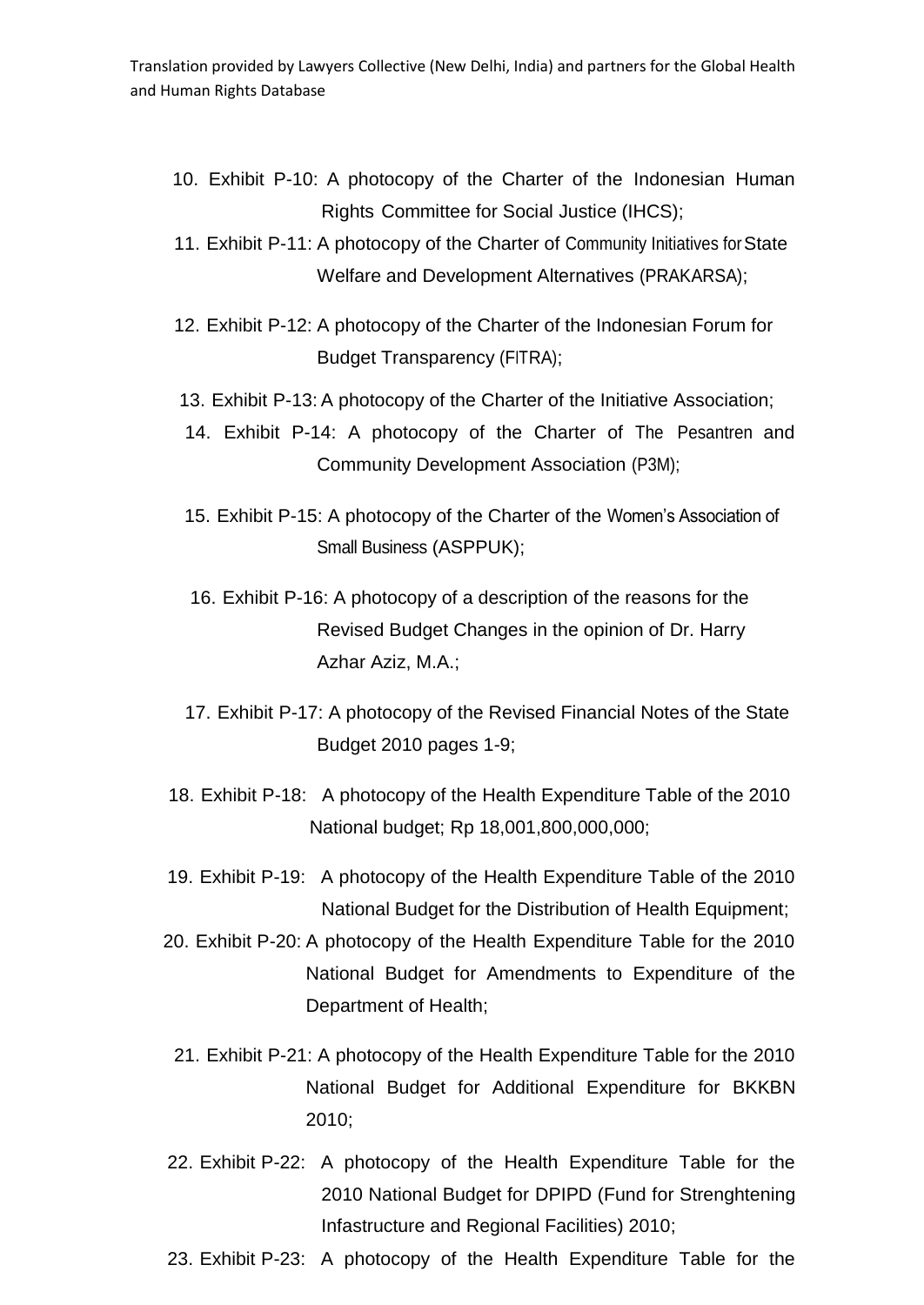> 2010 National Budget for DPDF PPD (Fund for Strengthening Fiscal Decentralisation and the Acceleration of Regional Development);

24. Exhibit P-24: A photocopy of the Table of Comparison of fund allocation for DPIPD (Fund for Strenghtening Infastructure and Regional Facilities) and DPF PPD (Fund for Strengthening Fiscal Decentralisation and the Acceleration of Regional Development) between areas with High Fiscal Capacity and Low Poverty, and areas with Low Fiscal Capacity and High Poverty

[2.3] For the purposes of shortening the commentary in this decision, everything which has occurred in the hearing has been sufficiently designated in the official report which remains an integral part of this decision;

#### 3. LEGAL CONSIDERATIONS

[3.1] The purpose and objective of the petition of the Plaintiffs is to review the constitutionality of Law Number 2 of 2010 Concerning the Amendment of Law Number 47 of 2009 Regarding the National Budget of the 2010 Financial Year (State Gazette of the Republic of Indonesia of 2010 Number 69, Republic of Indonesia Number 5132, hereinafter referred to as Act 2/2010); against Article 18A(2), Article 23(1), Article 28D(1), Article 28H(1), Article 34(2) and (3) of the Constitution of the Republic of Indonesia 1945;

[3.2] Before considering the principal petition, the Constitutional Court (hereinafter the Court) shall first consider the authority of the Court to examine, hear and decide upon the petition;

### Authority of the Court

[3.3] Based on Article 24C(1) of the 1945 Constitution, Article 10(1)(a) of Law Number 24 of 2003 Concerning the Constitutional Court (State Gazette of the Republic of Indonesia of 2003 Number 98, Additional State Gazette of the Republic of Indonesia Number 4316, hereinafter referred to as the Constitutional Court Law) and Article 29(1)(a) of Law Number 48 of 2009 Concerning Judicial Power (State Gazette of the Republic of Indonesia of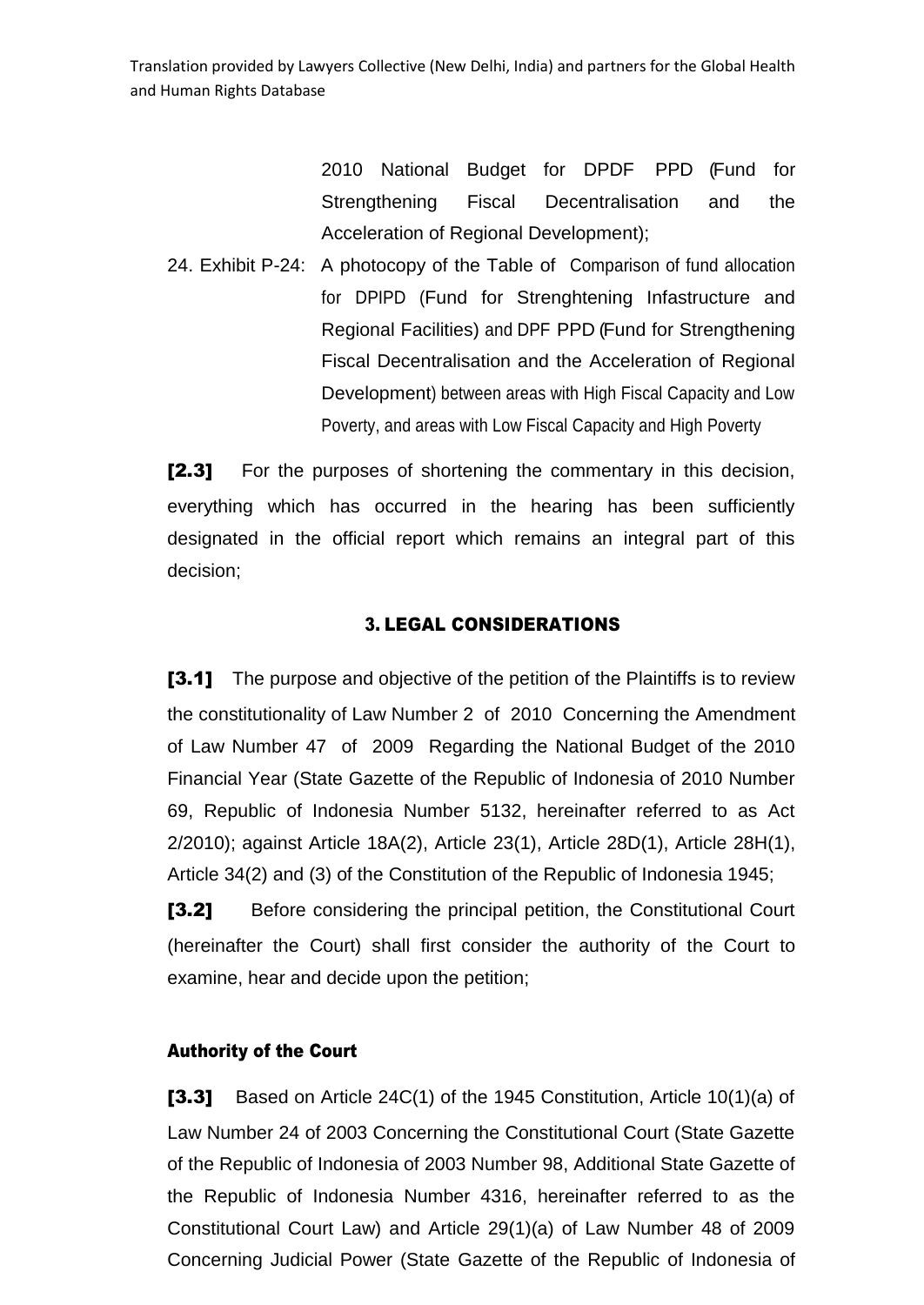2009 Number 157, Additional State Gazette of the Republic of Indonesia Number 5076, hereinafter referred to as Law 48/2009), the Constitutional Court has the authority to hear cases at the first and final instance, the decision of which shall be final, and to conduct judicial review of laws against the Constitution;

[3.4] The Plaintiff's petition concerns judicial review of Law Number 2 of 2010 Concerning the Amendment of Law Number 47 of 2009 Regarding the National Budget of the 2010 Financial Year, and the Court has the authority to examine, hear and decide upon this petition;

[3.5] The Court implemented the First Session of the case on October 13, 2010 with a preliminary agenda for hearing the petition of the Plaintiffs. In this Session, the Court has undertaken the obligation of providing counsel/ guidence on the petition filed by the Plaintiffs. Furthermore, the Court implemented Session II on 11 November 2010 with the agenda of listening to the explanation of the amended petition by the Plaintiffs;

[3.6] On 19 November 2010 or 5 working days after the Court conducted Session II regarding the case, Law Number 10 of 2010 Concerning the State Budget for the 2011 Financial Year was approved (State Gazette of the Republic of Indonesia of 2010 Number 126, supplemented by document of the Republic of Indonesia Number 5167, hereinafter referred to as Law 10/2010). In Article 40 of Law 10/2010 it was declared that, "*This Law comes into force on January 1, 2011*";

[3.7] Based on the above, Law Number 2 of 2010 Concerning the Amendment of Law Number 47 of 2009 Regarding the National Budget of the 2010 Financial Year, being the object of the petition of the Plantiffs is no longer valid and has no power from January 1, 2011;

[3.8] Considering that the object of the petition as contemplated in paragraph [3.7] above does not apply and no longer has holding capacity, the legal standing and the main petition of the Plaintiffs shall not be considered further;

### 4. CONCLUSION

Based on consideration of the facts and law, the Court decides: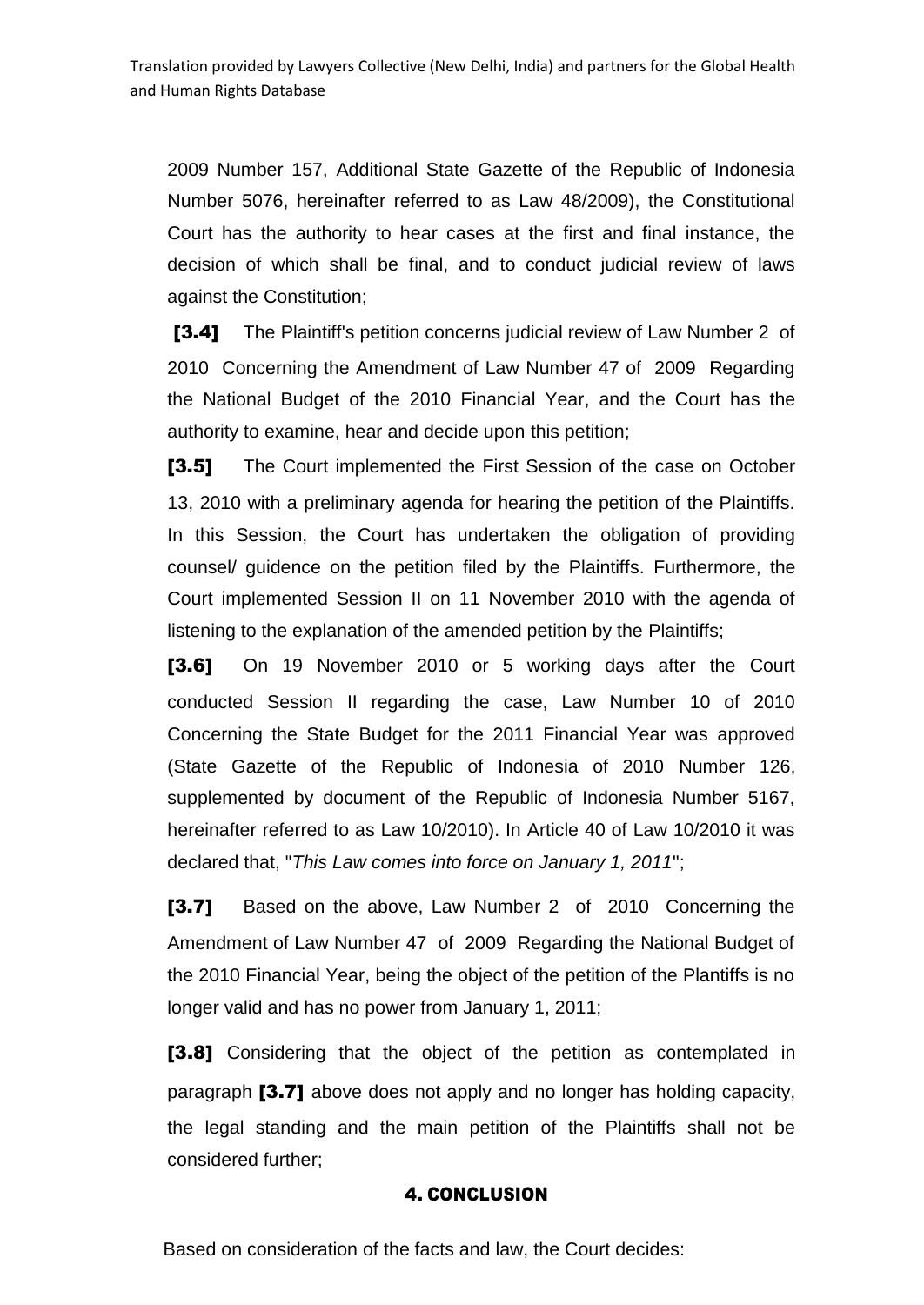- [4.1] The Court has the authority to examine, hear and decide upon the petition;
- **[4.2]** The petition of the Plaintiffs amounts to nothing because of the enactment of a new law;
- [4.3] The legal standing of the Plaintiffs and principal application have not been considered;

Based on the Constitution of the Republic of Indonesia 1945 and the remembrance of Law Number 24 of 2003 Concerning the Constitutional Court (State Gazette of the Republic of Indonesia of 2003 No. 98, Additional State Gazette of the Republic of Indonesia No. 4316);

### 5. DECISION,

#### Decides,

The Plaintiff's petition cannot be accepted.

Thus it was decided in a Consultative Meeting which was attended by 8 Constitutional Justices, namely Moh. Mahfud MD, as Chairman and concurrent Members, Achmad Sodiki, Harjono, Muhammad Alim, Maria Farida Indrati, Ahmad Fadlil Sumadi, Hamdan Zoelva, and M. Akil Mochtar, on Wednesday 34rd February 2011, and was pronounced in the Plenary Session of the Constitutional Court open for public on Monday, 28th February 2011 by 7 Constitutional Court Justices, namely Moh. Mahfud MD, as Chairman and concurrent Members, Sodiki Ahmad, Muhammad Alim, Maria Farida Indrati, Ahmad Fadlil Sumadi, Hamdan Zoelva, and M. Akil Mochtar, assisted by Pan Mohamad Faiz as Substitute Registrar, attended by the Plaintiffs and their attorneys, the House of Representatives or its representative, and the Government or its representative.

### CHIEF JUSTICE

Moh. Mahfud MD